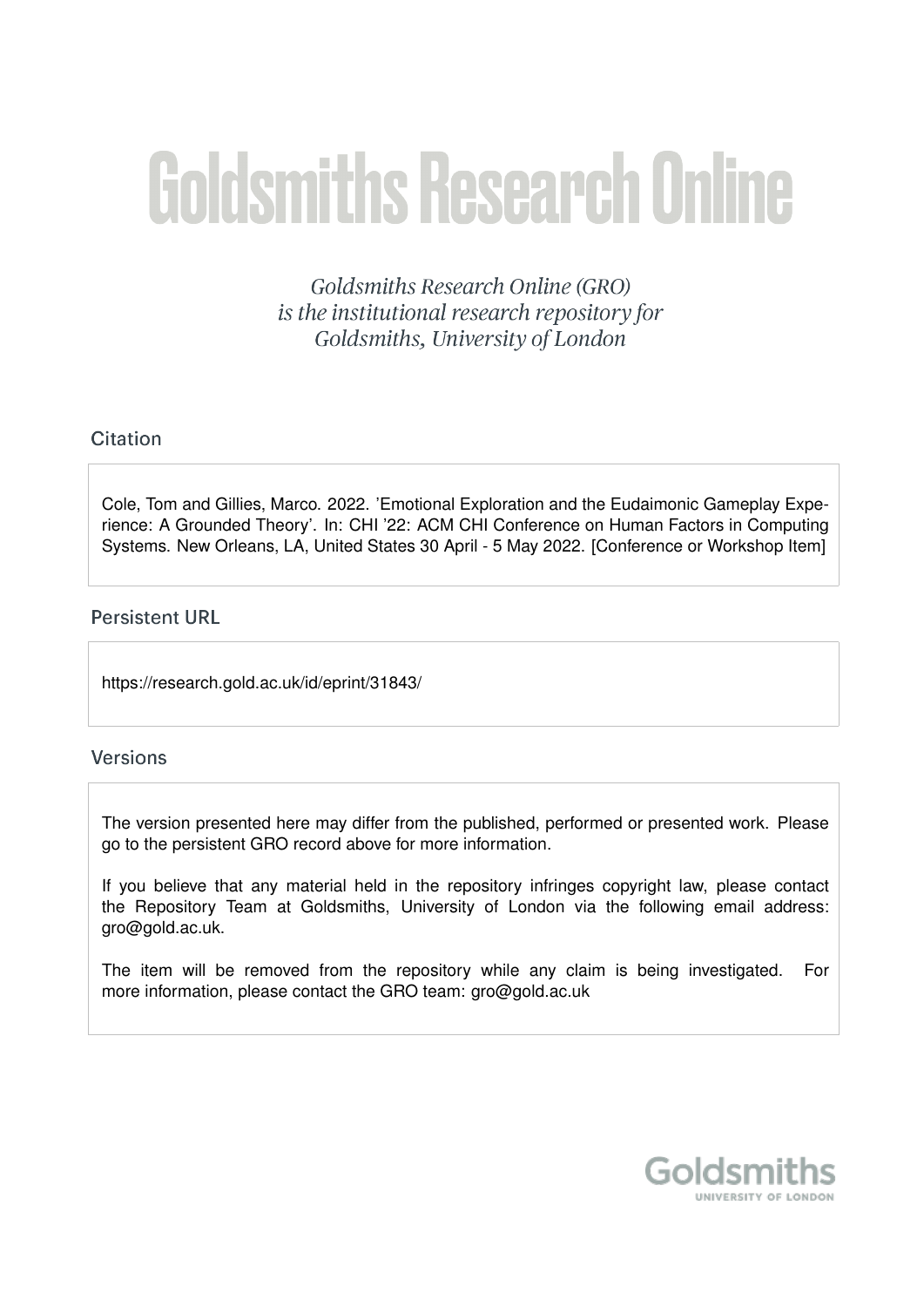# Emotional Exploration and the Eudaimonic Gameplay Experience: A Grounded Theory

Tom Cole Goldsmiths, University of London London, United Kingdom t.cole@gold.ac.uk

Marco Gillies Goldsmiths, University of London London, United Kingdom m.gillies@gold.ac.uk

# ABSTRACT

Research on the emotional experience of playing videogames has increased in recent years, yet much of this work is focused on the hedonistic player experience (PX) commonly associated with the nebulous concept of 'fun' and positive affect. Researchers are increasingly paying more attention to the eudaimonic PX commonly associated with 'appreciation', mixed-affect and reflection. To further investigate eudaimonic PX we interviewed 24 games players about 'significant or memorable emotional experiences' from their games playing and used grounded theory to analyse their responses. This led to the construction of the concept of 'emotional exploration' which is used to help explain (i) why players would seek out a eudaimonic PX, (ii) how eudaimonic PX is constituted and (iii) how developers can design for a eudaimonic PX. We further make the case for the 'eudaimonic gameplay experience' to be realised as different and separate to pre-existing notions of eudaimonic entertainment.

#### CCS CONCEPTS

• Human-centered computing;

#### **KEYWORDS**

videogames, gameplay, mixed affect, grounded theory, eudaimonia, emotions

#### ACM Reference Format:

Tom Cole and Marco Gillies. 2022. Emotional Exploration and the Eudaimonic Gameplay Experience: A Grounded Theory. In CHI '21: ACM CHI Conferences in Human Factors in Computing Systems, April 30–May 6, 2022, New Orleans, LA. ACM, New York, NY, USA, [16](#page-16-0) pages. [https://doi.org/10.](https://doi.org/10.1145/3491102.3502002) [1145/3491102.3502002](https://doi.org/10.1145/3491102.3502002)

#### 1 INTRODUCTION

Research on the player experience in videogames has increased much in recent years. So much in fact, that ACM inaugurated a conference specifically for 'player-computer interaction' — CHI Play. However, most of this HCI research focuses on positive affect and 'fun'. There has been increasing discussion about the modes of hedonistic and eudaimonic entertainment and how this applies

CHI '21, April 30–May 6, 2022, New Orleans, LA

© 2022 Copyright held by the owner/author(s). Publication rights licensed to ACM. ACM ISBN 978-1-4503-XXXX-X/22/04. . . \$15.00 <https://doi.org/10.1145/3491102.3502002>

to videogame play and HCI user experience [\[8,](#page-11-0) [43,](#page-12-0) [44,](#page-12-1) [47\]](#page-12-2). The hedonistic player experience is easily associated with positive affect and the slippery concept of 'fun', but there is increasing attention being given to the concept of eudaimonia and how it can be realised in games. What does this look and feel like, and how can we describe it? How do the concepts of 'appreciation' and mixed-affect manifest in videogames?

Previous work on emotional engagement in videogames has suggested that the concept of 'emotional challenge' is a promising one, but one that needs further work and definition [\[10,](#page-11-1) [15,](#page-11-2) [21\]](#page-12-3). 'Functional challenge' in Cole et al.'s original paper [\[15\]](#page-11-2) was relatively easy to understand since it was effectively 'challenge as is commonly understood and discussed in videogames' — using dexterity and skill with the controls or strategy to overcome environmental or enemy-based challenges thrown at the player (e.g. environmental traversal, combat, logical puzzles etc.) and to resolve emotions of frustration to victory and relief. However, the definition of emotional challenge is not as easy to define and requires further investigation.

Emotional challenge is described as 'challenge where the core pleasure for the player is the resolution of tension within the narrative, exploration of ambiguities within the diegesis, or identification with characters, that is not achieved through skill or dexterity, but with cognitive and affective effort'[\[15\]](#page-11-2). Further work has been done to further differentiate emotional challenge in games [\[8,](#page-11-0) [10,](#page-11-1) [48\]](#page-12-4)and closely related phenomena [\[21\]](#page-12-3). Parallel and related research from the area of Media and Communications, with a focus on TV and film, is also ongoing [\[3,](#page-11-3) [33,](#page-12-5) [47,](#page-12-2) [52\]](#page-12-6). However, none of these investigations provide an account for  $why$  players would seek emotional challenge, how they experience that challenge, and does not make any real suggestions as to how to design for this kind of mixed-affect experience.

To gain further insight into this area we interviewed 24 games players about 'significant or memorable emotional experiences' from their games playing. Our aim was to deduce what was happening in the hearts and minds of the player when they experienced a mixed-affect emotional experience from playing games, to see what games were proficient at encouraging this kind of experience, and thereby determine whether there were any design practices that could recommended for facilitating eudaimonic PX.

The contributions of this work are two-fold:

- (1) The formulation and description of the theoretical concept of 'emotional exploration'. This concept helps to explain:
	- (a) Why players would seek out eudaimonic PX.
	- (b) How players experience eudaimonic PX and associated mixed-affect.

Permission to make digital or hard copies of all or part of this work for personal or classroom use is granted without fee provided that copies are not made or distributed for profit or commercial advantage and that copies bear this notice and the full citation on the first page. Copyrights for components of this work owned by others than the author(s) must be honored. Abstracting with credit is permitted. To copy otherwise, or republish, to post on servers or to redistribute to lists, requires prior specific permission and/or a fee. Request permissions from permissions@acm.org.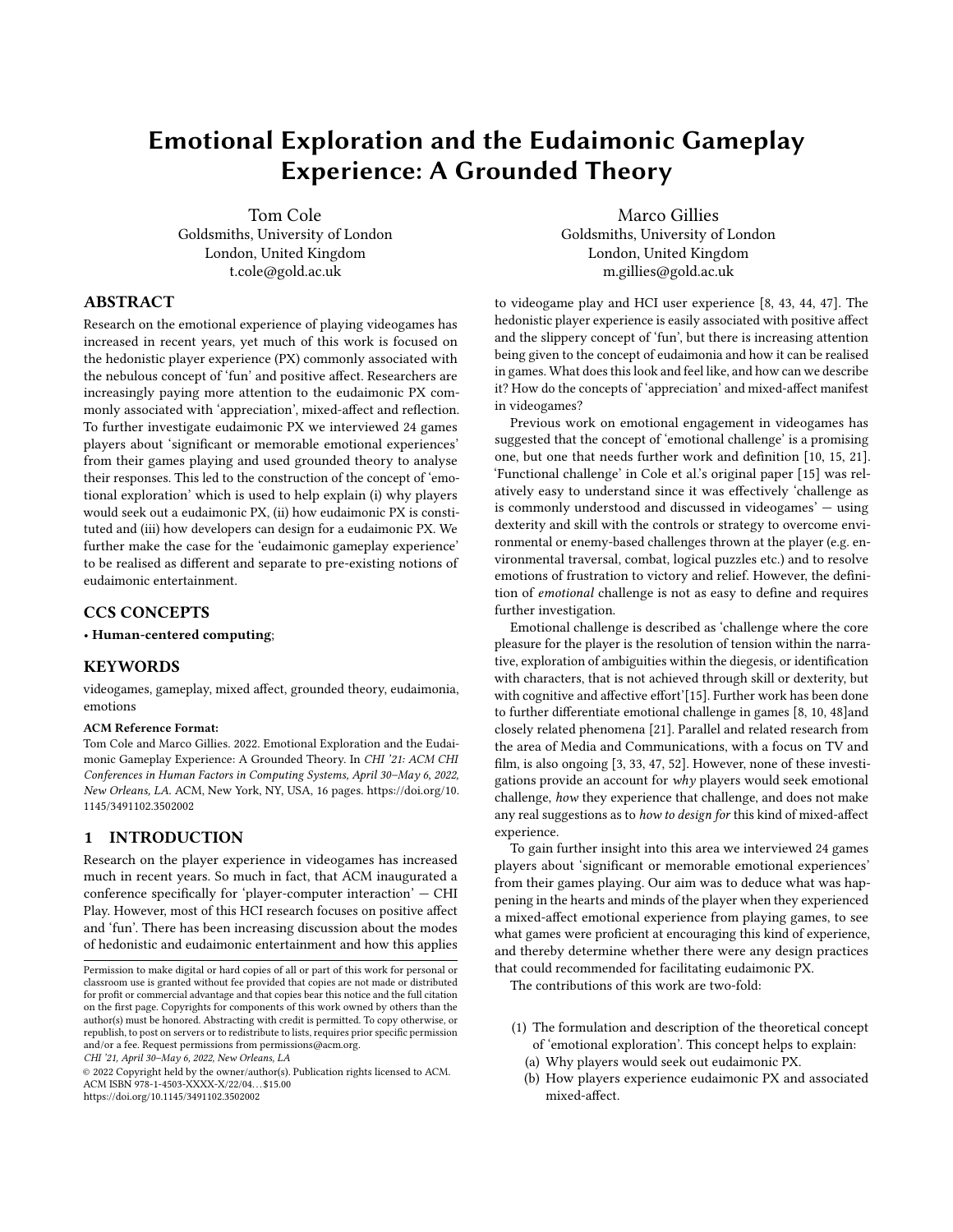- (c) How developers can think about designing for eudaimonic PX.
- (2) Provides rationale for, and description of, the 'eudaimonic gameplay experience' and why this should be considered separate and different to the already established eudaimonic entertainment experience [\[69\]](#page-13-0).

# 2 RELATED WORK

#### 2.1 The Mixed-Affect Emotional Experience

Recent research in media research has explored the ideas of hedonistic vs. eudaimonic entertainment [\[2,](#page-11-4) [3,](#page-11-3) [69\]](#page-13-0), as a means for understanding why viewers purposefully view 'difficult' films that do not necessarily give pleasure as it is commonly understood [\[46\]](#page-12-7).

Whereas the purpose of hedonistic entertainment is to maximise enjoyment for the viewer (and is pleasure-seeking), eudaimonic entertainment aims to evoke a strong sense of 'appreciation' in the viewer (and is meaning-seeking).

'Appreciation' is defined by Oliver and Bartsch as, "an experiential state that is characterised by the perception of deeper meaning, the feeling of being moved, and the motivation to elaborate on thoughts and feelings inspired by the experience" [\[46\]](#page-12-7). Hedonic and Eudaimonic entertainment fulfil different need gratifications in the viewer — both of which can result in satisfying experiences and strong motivations for viewing. The majority of research to date has focused on the hedonistic mode of entertainment [\[2,](#page-11-4) [42,](#page-12-8) [52\]](#page-12-6) although research on eudaimonic gratifications and motivations is growing. [\[8,](#page-11-0) [10,](#page-11-1) [43\]](#page-12-0).

The compelling nature and popularity of tragedy (potentially the oldest form of theatre [\[65\]](#page-12-9)) has always been an area of great debate and contention since its inception [\[45,](#page-12-10) [57\]](#page-12-11). The question, 'Why do people like consuming media that makes them feel sad, bad or upset?' is not a new path of enquiry. This has been investigated in the work of scholars such as Bartsch, Oliver and Hartmann [\[2,](#page-11-4) [33,](#page-12-5) [46\]](#page-12-7). Indeed it is Oliver and Bartsch who coined the phrase 'Eudaimonic Entertainment Experience' (EEE) [\[46\]](#page-12-7). They assert that there has been much research done on gratifications arising from amusement and pleasure, but point out that not all entertainment is about such things. There is, not surprisingly, a reluctance to classify gratifications had from tragedy or 'serious' films (e.g. 'Hotel Rwanda', 'Schindler's List' etc.) under the term 'enjoyment' or 'pleasure', but their gratifications still need to be accounted for in some way.

Bartsch and Hartmann [\[3\]](#page-11-3) further investigated what kinds of challenges are involved in eliciting three types of gratification (fun, suspense, appreciation). Cognitive and affective challenge resulted in higher levels of appreciation, affective challenge with reduced cognitive challenge resulted in heightened suspense, and the absence of either kind of challenge corresponded strongly with fun. This adds to Hartmann's earlier writing on media consumption for recreation versus that for psychological growth [\[33\]](#page-12-5) — here 'fun' relates to recreation and 'appreciation' maps to psychological growth. The status of 'suspense' is undetermined.

The processes that lead to this type of experience in games have begun to be investigated by scholars in HCI, such as the range of challenges possible in games [\[15,](#page-11-2) [22\]](#page-12-12), hedonic and eudaimonic user experiences [\[43\]](#page-12-0), and how games can be used to convey more serious experiences [\[37\]](#page-12-13).

Recent work on mixed affect in videogames builds upon work in media research and upon Cole et al.'s notion of emotional challenge [\[8,](#page-11-0) [10,](#page-11-1) [15,](#page-11-2) [44\]](#page-12-1). Bopp's work in particular has focused on empirical investigation of mixed affect in players of videogames [\[8\]](#page-11-0) and the details of emotional challenge [\[10\]](#page-11-1), and Denisova et al. have focused on indie game designers of 'emotionally impactful' games. Whereas the term 'emotional challenge refers to a characteristic of the game interacting with the player, 'emotionally impactful' directly addresses the emotional experience of the player. Mixed affect in videogames has been referred to as 'the mixed-affect emotional experience' or 'eudaimonic experience' [\[16\]](#page-12-14), 'emotionally moving experiences' [\[8\]](#page-11-0) and 'emotionally impactful experiences'. In these examples, going by the elaboration of definitions provided within the respective papers, these terms are used to refer to similar types of experience. However, this is not necessarily the case across the field in general. A recent scoping review by Daneels et al. of the concept of eudaimonia in digital games [\[19\]](#page-12-15) shows that whilst there are some areas of consensus, there are broad areas of disagreement and still much to discuss with regards to how eudaimonia looks, feels and can be designed for in videogames. An interesting aspect of their discussion states that people tend not to turn to games for personal growth and eudaimonic content. This is something born out in our recruitment and interview process detailed in the methods section below — where even avid players often had difficulty naming an emotionally moving experience from their play history.

The core properties of what constitutes, what causes and how we can design for this kind of eudaimonic experience still require further investigation. Some recent work on agency [\[16\]](#page-12-14) proposes new vocabulary to describe different types of agency at work in videogames, and therefore speaks partially to the question of how to design for the eudaimonic experience in games. One particular type of agency — Interpretive Fictional Agency (IFA), is of particular importance for facilitating the mixed-affect emotional gameplay experience. IFA in a game, ". . .gives the player a minimal narrative framework and encourages them to build their own understanding of the fiction, story and characters."[\[16\]](#page-12-14) Through being given the space to expend effort on building their own interpretation (often with the controlled use of ambiguity), players receive a more powerful and deeper emotional experience back as a reward [\[60\]](#page-12-16). This matches with Denisova et al.s findings from their interviews of indie game designers [\[20\]](#page-12-17), where participants said they design for emotional impact by leaving space for the player to build their own interpretation.

Oliver et al. recently investigated the potential for eudaimonia/appreciation in digital games [\[47\]](#page-12-2), associating mechanical gratifications with enjoyment and narrative gratifications with appreciation, although other studies show that this distinction is oversimplified [\[4,](#page-11-5) [41\]](#page-12-18). This suggests that the EEE does not fully account for the eudaimonic experience that arises from videogame play, that it qualitatively different and more complex and nuanced than this. We suggest that a new concept — that of the 'eudaimonic gameplay experience' be introduced to promote discussion of this growing field of research.

Part of our analysis came to explore why players would want to play a game that yielded a eudaimonic gameplay experience. In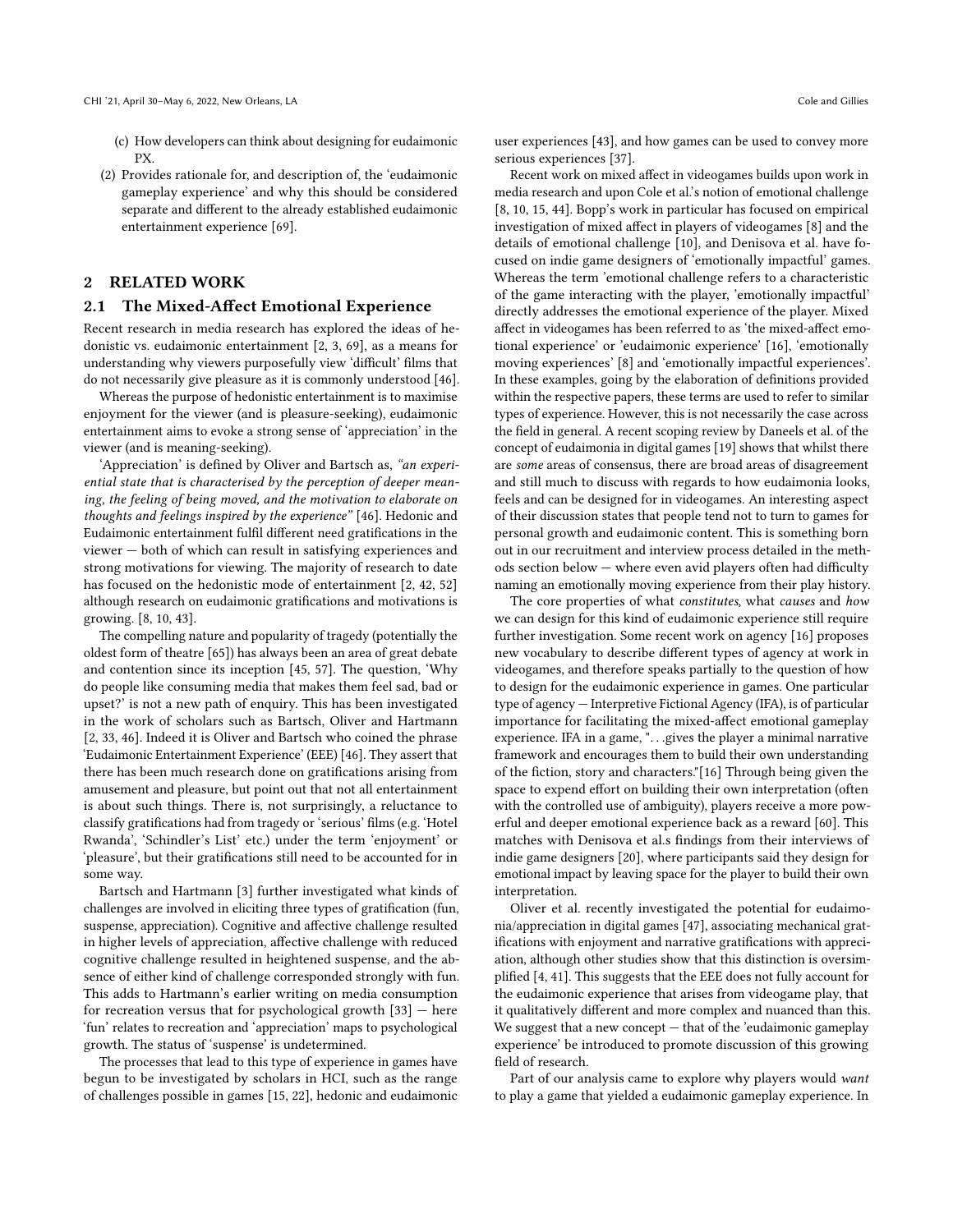this respect, participants spoke about how their play made them reflect upon themselves and the world around them, and that they would sometimes seek out games that gave them the opportunity to do this. Self-determination theory provides a useful framework to explore this motivation to challenge oneself in our results and discussion — in particular the need for relatedness.

#### 2.2 Self-Determination Theory (SDT)

Self-determination (SDT) is a major psychological theory in human motivation [\[66\]](#page-12-19). Originally conceived by Edward Deci and Richard Ryan [\[55\]](#page-12-20), it states that there are three needs which must be fulfilled to achieve optimum mental well-being — competence, autonomy and relatedness. Competence is where an individual has the ability to show mastery over part of their environment (e.g. a skill or task). They are able to develop skills in a certain area and have an opportunity to demonstrate this. Autonomy is where someone has the ability to make some choices in their life and have some decision-making power so that they can act on the world in a way that matches their own desires. Note, this does not have to be absolute i.e. someone does not need completely free-reign in their lives in order to satisfy this criteria, simply that they have been able to make some decisions in how their live is conducted. Relatedness is where an individual feels connected to others around them and a sense of belonging.

A recent review of the discussion of SDT in HCI found that many researchers cite the theory but relatively few engage with it in-depth. The net result of this is that whilst SDT is cited widely, it has contributed little so far to the field of HCI [\[66\]](#page-12-19). Games, being interactive, afford the player (cf. viewer/reader) a degree of autonomy and often, though not always, a good chance of satisfying competency needs. It seems fair to assume that playing a multi-player game may contribute to a sense of relatedness, and this has been shown in studies of massively multiplayer online games [\[56\]](#page-12-21) and in studies of players using games to deal with difficult life experiences [\[38\]](#page-12-22). Furthermore, SDT research on games in general has tended to focus on the needs of competency and autonomy, but not on relatedness [\[66,](#page-12-19) [67\]](#page-12-23). The well-known Player Experience of Need Satisfaction Questionnaire (PENS)[\[53\]](#page-12-24) only includes three items connected to relatedness, and even then it's only applicable to the study of multi-player games such as MMOs.

Even less discussed than multi-player games is how playing a single-player game may give players a sense of relatedness. Tyack and Wyeth seem to be the only ones to have done so to date [\[67\]](#page-12-23). For them, relatedness comprises of three aspects: reciprocal love and care, acceptance of one's true self by others, and perceived belonging to social/cultural groups. Relatedness is satisfied by games from three potential sources: parasocial relationships, games development culture, and the game artefacts themselves. Parasocial relationships [\[36\]](#page-12-25) in the context of a videogame refers to the player identity with any character in the diegesis, but very often with that of the player avatar/character (this has also been investigated by Bopp et al. [\[9\]](#page-11-6)). With regards to games development culture, Tyack and Wyeth use Bourdieu's concept of habitus [\[12\]](#page-11-7) — a shared sense of history and set of influences, to explain how relatedness could be satisfied — where the 'gamer' (a controversial term at best) feels part of a sub-culture or liked-minded people. Finally, Tyack

and Wyeth assert that during play the player constructs 'mind' or another reflexive mental representation of self in order to relate to the game, and so may feel that playing the part of the player character allows them to come closer to their 'ideal self'.

#### 2.3 Stenseng's Escapism Scale

A common reason given for the motivation behind media consumption and games playing is that it provides 'escapism' and, in some senses, relief from everyday life. But the continuing 'paradox of enjoyment of sad films'[\[45\]](#page-12-10) and it corresponding notion in videogame play, reported by many of our participants, suggests that the idea of 'escapism' is significantly more complex than many would first assume. Stenseng's model of types of escapism [\[58\]](#page-12-26), inspired by Regulatory Focus Theory (RFT) [\[34,](#page-12-27) [35\]](#page-12-28), maps well to the concepts of Hedonia and Eudaimonia and assists in understanding the motivations behind engaging in both types of experience — especially with regards to the meaning-seeking experience of 'appreciation' associated with eudaimonia.

RFT is about where a person's focus is when they engage in an activity, and defines two different self-regulatory viewpoints. A promotion focus leads to pursuit of improved standards and ideals, with an allocation of time and attention to that end. A prevention focus leads to maintaining congruity between one's actions and current duties and obligations. A promotion focus leads to growth and disruption of the 'status quo', a prevention focus leads to not attempting to improve (or even change) one's situation, thereby avoiding failure or any negative evaluations that might be forthcoming from those around them, and is associated with seeking to protect the self's unity and stability from exterior threats [\[58\]](#page-12-26).

Stenseng, inspired by RFT, investigated different modes and motivations behind activities that resulted in 'escapism' (escapism is here characterised by task absorption, temporary dissociation of parts of the self and reduced self-evaluation). He found there were two types of escapism — Self-expansion (correlating to RFT's promotion focus, and an increase in positive affect) and self-suppression (correlating to RFT's prevention focus, and avoidance of negative affect).

In self-expansion an individual engages in an activity and sees it as an opportunity for self-development and growth. Whilst these activities may be risky or present potential threats to the individual's self in some fashion, the individual undertaking the activity sees this as a worthy endeavour since it will result in self-improvement. These activities are linked with a higher level of life satisfaction, and can lead to an 'upward spiral' of positive effect in live. Selfexpansive escapism appears to map well to the gratifications of the eudaimonic entertainment or the eudaimonic gameplay experience. In contrast, self-suppression is when someone engages in an activity to remove negative affect and otherwise avoid troubling thoughts from consciousness. The individual undertaking these activities wishes to avoid thinking about their current situation or any potential future challenges. Self-suppressive escapism appears to map well to the gratifications to be had from hedonistic media consumption and the hedonistic gameplay experience commonly associated with playing mainstream videogames.

Hartmann has written about motives for media consumption, which appear to align closely with Stenseng's notions of esapism.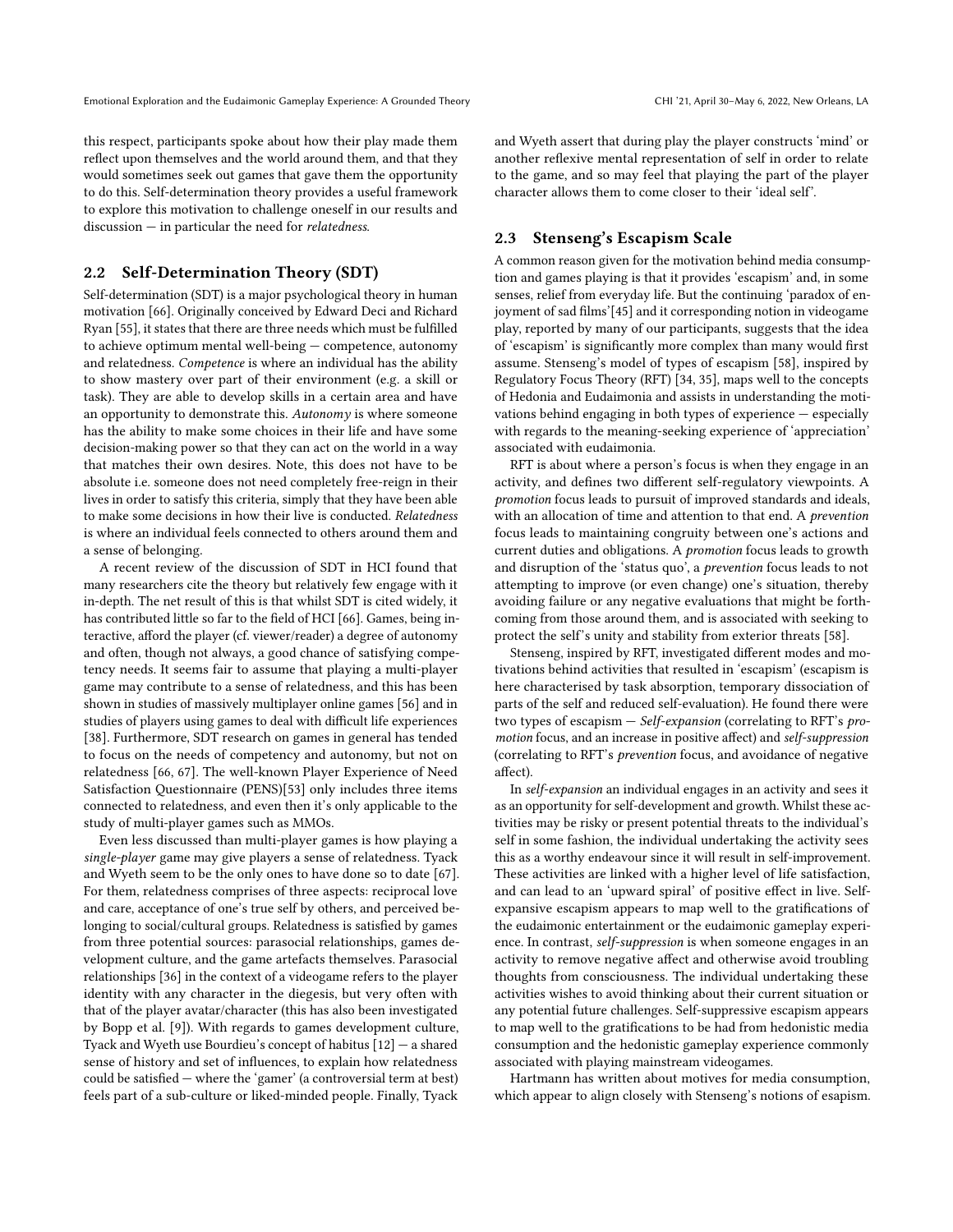Hartmann suggests that people consume media either for recreation or for psychological growth [\[33\]](#page-12-5). In the case of 'recreation', "this refers to both the harmonising of imbalanced physiological states (homeostatic regulation) and the replenishment of exhausted physiological resources, with both processes linked to pleasurable responses." [\[33\]](#page-12-5) Essentially, we watch media for recreation when we wish to rest and recuperate from a stressful episode — such as a hard day at work. Psychological growth is "achieved via the master of challenges. . . the term 'challenge'. . .refers to a variety of cognitive, affective, visceral and behavioural tasks imposed by the media environment." [\[33\]](#page-12-5)

It is suggested here that Stenseng's self-expansive escapism appears to map closely to Hartmann's notion of media consumption for psychological growth, and Stenseng's self-suppressive escapism to that of Hartmann's notion of media consumption for recreation. This is important for our discussion of why players seek out a eudaimonic, mixed-affect experience, rather than selecting for one that is emotionally simpler, 'fun' and hedonic.

#### 2.4 Games Cited in this Paper

A brief description of games cited in this paper is provided in Appendix [B.](#page-15-0)

#### 3 METHOD

Interviews were focused on player experiences of (predominantly) single-player games. All interviewing and analysis was carried out by the primary author. Participants are referred to as  $P(x)$  where  $(x)$  is the number of the participant.

Participants were recruited and interviews were analysed using grounded theory methodology (GTM) as described by Glaser [\[28,](#page-12-29) [29\]](#page-12-30) with many aspects informed by the views of Charmaz [\[13\]](#page-11-8).

We side with Charmaz on questions of epistemology. Our position is that all knowledge is constructed and that codes, concepts, categories and theory are constructed by the researcher during the analysis i.e. they are not latent and present 'waiting to be discovered', and that you cannot fully remove the researcher from the analysis nor enter into the project as a 'cognitive blank slate'. We also agree with Charmaz that full transcriptions of interviews are necessary so that data is preserved for later analysis and re-analysis, and not left to the vagaries of memory (Glaser refutes this and insists that one should only take brief field notes during the interview for later reference).

However, we side with Glaser in regards to the Classic Grounded Theory's emphasis on abstraction and the development of a single, powerful and useful core-concept to explain 'what is going on in the data'. This contrasts with Charmaz, who favours more detailed descriptive concepts which focus on telling the participants stories as a result. We feel this approach is less appropriate for the application of GTM to this project than where Charmaz locates her research (social and health sciences), and that it does tend to lessen the potential of GTM to generate useful and readily understandable explanatory theory — which should always be the aim of GTM.

We also reject the tendency of Straussian GTM to encourage the construction of detailed and verifiable models and taxonomies [\[17,](#page-12-31) [59\]](#page-12-32). We feel that the product of a grounded theory analysis should be a theory, not a description and that the detail it encourages hinders the potential of GTM as just mentioned. Since codes and theory are constructed rather than 'discovered', it stands to reason that no model could be fully verifiable.

We also regard the use of axial coding as 'optional, if you think it would be useful' after Charmaz, rather than a necessary part of the analytical procedure as defined by Strauss and Corbin. Axial coding is only useful  $if$  the emergent codes and categories would benefit from being organised along a dimension or axis to provide an extra level or order, and if it would help with the emerging theory. If not, then it does not have to be used — to do so would be similar to 'forcing' the data into a framework that does not suit it, and could hamper the developing analysis.

During this analysis no 'dimension/axis' presented itself. We did not use axial coding therefore, because we did not think it would be useful.

In line with Glaser [\[28,](#page-12-29) [31\]](#page-12-33) and Charmaz [\[13\]](#page-11-8) (though not with Corbin and Strauss [\[17\]](#page-12-31)), we did not start with specific research questions prior to this research, nor a detailed literature review (a broad literature review was undertaken). To do so, in grounded theory methodology, risks 'forcing the data' [\[29\]](#page-12-30), that is pre-empting analysis which may produce both a 'self-fulfilling outcome', and potentially close off novel and important lines of theory generation. We have already stated our aims in the introduction, but some broad questions that prompted this research were:

- Why do players choose to engage in mixed-affect emotional experiences in videogames?
- There is a difference in the emotional experience gained from playing games such as Call of Duty[\[40\]](#page-12-34), Gears of War[\[24\]](#page-12-35) or Grand Theft Auto[\[54\]](#page-12-36), versus that from Papers Please[\[1\]](#page-11-9), Everybody's Gone to the Rapture[\[64\]](#page-12-37) or Journey[\[62\]](#page-12-38). However, what exactly is that difference?
- Are there any common strategies or features amongst those games that encourage the latter type of emotional experience from gameplay?
- What is happening during emotional challenge? Can we describe it with more rigour than Cole et al. [\[15\]](#page-11-2) could in their original study, or find a common theme underlying the 'different forms of emotional challenge' (as per Bopp et al.s work [\[10\]](#page-11-1)?

The goal of grounded theory is be as reflexive as possible, and open to the analysis taking an unexpected turn if need be. Therefore, not all of these questions were fully answered. This being grounded theory, the main overarching question is always, "What is the data telling us?"

#### 3.1 Participants

26 interviews were carried out with 24 participants (2 participants were available and willing to give a second interview). 15 were male, 8 female, 1 non-binary. Participants represented 7 ethnicities and 11 nationalities, a range of ages from 18 to 42. Four participants were or had been games developers themselves, three were games academics, the other 17 had no involvement in the games industry and held a range of occupations.

The first two interviews were with personal acquaintances willing to speak about emotional experiences from their gameplay.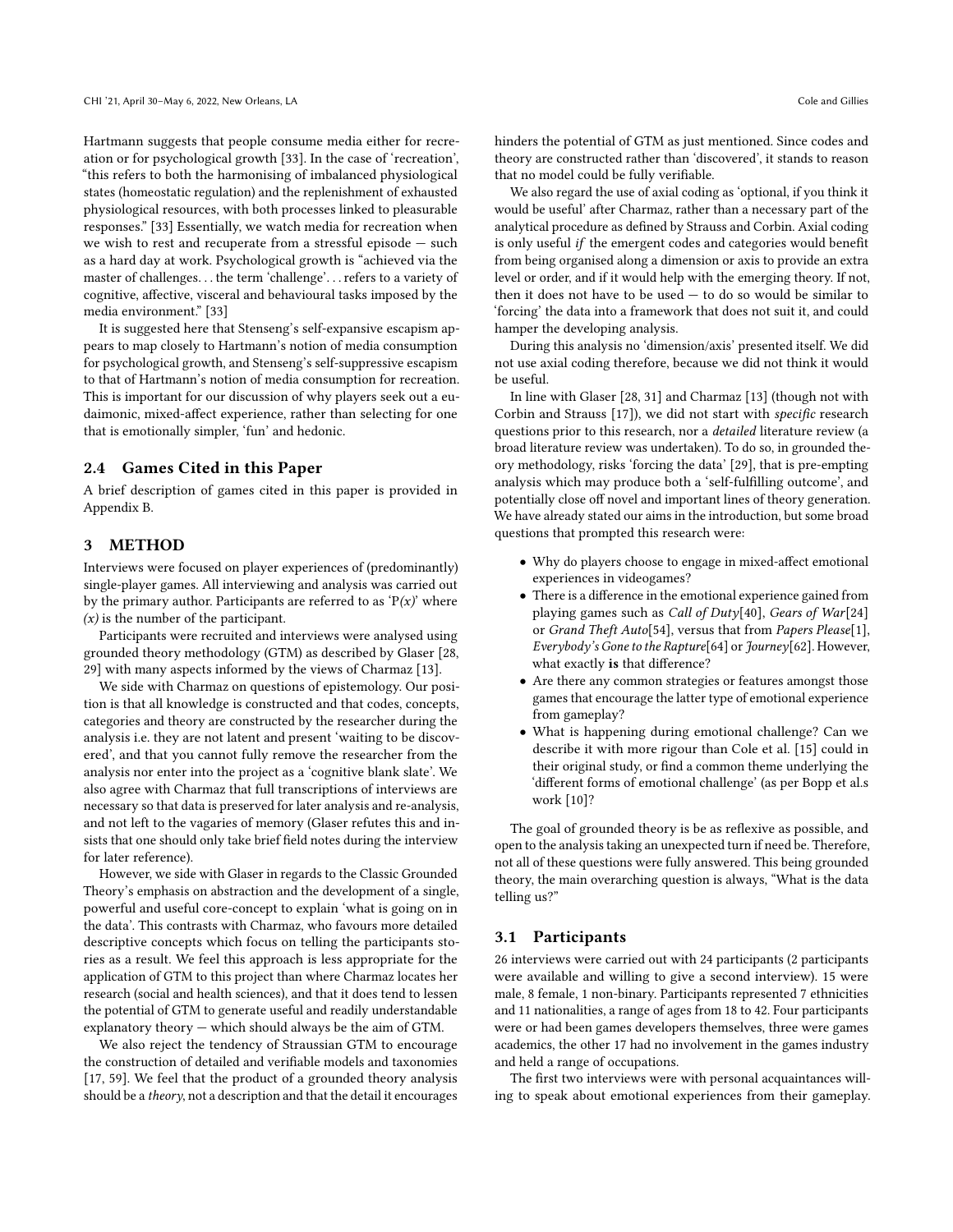Subsequent participants were recruited from the internet by posting on gaming-related Facebook groups and on the itch.io forums, asking for potential participants to contact the research to discuss. These were a range of general games players with no particular focus on any certain games, groups of games or specific kinds of experiences. Work started with a general and unfocused group to avoid pre-empting the analysis of the data. Focusing on certain games or genres of games without a clear rationale could lead to 'forcing of the data' to fit pre-defined conclusions rather than allowing novel codes and categories to be constructed from and fit the data [\[29\]](#page-12-30).

In line with grounded theory practice, participants were chosen according to the demands of developing theory, and not to provide a diverse cross-section of the population. In grounded theory, the researcher pursues new data which will develop, test and strengthen the developing theory  $-$  in whatever stage it is in at that time. Grounded theory can be conducted on any type of data, but when using interviews as your primary data source this means that participants are selected and interviewed based on what they may bring the developing analysis, not on whether they are currently represented demographically amongst the data – unless that is a concern of the developing theory [\[7,](#page-11-10) [13,](#page-11-8) [17,](#page-12-31) [28,](#page-12-29) [30,](#page-12-39) [59\]](#page-12-32). In this study, this meant a move from recruiting games players 'generally', towards players of a certain type or of certain games (see next section).

Participants were recruited on a voluntary basis and were not compensated for their time. They all willingly volunteered because they were interested in the topic, and several remarked they seldom had the opportunity to talk deeply about games in this way, and appreciated the opportunity. Previous research by Wiseman et al. has suggested that the data from volunteers can be of higher quality than if they were paid [\[70\]](#page-13-1).

#### 3.2 Recruitment

The developing theory and areas of potential interest directed the recruitment of participants (a grounded theory practice known as theoretical sampling [\[13,](#page-11-8) [17,](#page-12-31) [29\]](#page-12-30)). This meant that data collection and analysis was interleaved and iterative. Where possible an interview would be fully analysed, coded and memos written before the next. Sometimes this was not possible due to scheduling constraints of participants. At most there would be three interviews completed before a pause for analysis. Results of each analysis, every one to three interviews, would dictate recruitment practices for the next few participants, until core concepts and categories had been fully explored and the resultant theory was strong (a practice known as theoretical saturation).

The first few participants were recruited to discuss "gaming moments that have changed you". This unexpectedly elicited very little response. Despite the passion and money that is spent on gaming worldwide and on the gaming lifestyle at large, our experience with recruitment, along with some participants responses, suggest that few want to admit that a game has changed them significantly in some way. The next few participants were recruited using a broader and less defined statement  $-$  "a gaming experience that has affected you in some way - maybe it made you ponder, or made you realise

or understand something". Although this did encourage greater engagement, participants still struggled to engage with this central question.

During earlier interviews certain games were repeatedly mentioned such as  $\frac{7}{10}$  fourney[\[62\]](#page-12-38), Night in the Woods[\[39\]](#page-12-40), Detroit: Become Human<sup>[\[51\]](#page-12-41)</sup> and *Papers*, *Please*<sup>[\[1\]](#page-11-9)</sup>. An online community for the game Journey was then used for recruitment since the data so far suggested that players of this game were more likely than others to be interested in a more eudaimonic/mixed-affect gameplay experience. A post was made on /r/JourneyPS3 (the subReddit forum for fans of the game Journey for both PS3 or PS4) seeking participants to talk about "significant or memorable moments from your games playing." This proved to be a far more productive recruitment strategy — a far stronger response was obtained, with several people making contact to volunteer their time.

#### 3.3 Procedure

Semi-structured intensive interviews [\[13\]](#page-11-8) took place at times which were possible and convenient to the participants, given the multiple time zones involved. All interviews were conducted using the instant messaging protocol of the participants' choice. Interviews generally lasted between two and three hours.

During the early stages of the investigation line-by-line coding was used to drive deep engagement with the data and what lay underneath (as strongly recommended by Charmaz, Corbin/Strauss and Glaser [\[14,](#page-11-11) [18,](#page-12-42) [28\]](#page-12-29).

Towards the end of the study the more developed theory was discussed with participants to test for fit, explanatory power and usefulness.

Memo writing continued throughout, and were regularly sorted and compared with each other and codes and categories to test for emergent patterns of thought and prominent features. A total of 145,000 words were analysed, with each interview transcript averaging 5500 words. Chat logs were exported as raw-text, anonymised and formatted in word-processing software. Coding, analysis, memo-writing etc. was done with the support of MaxQDA (Computer-Aided Qualitative Data Analysis software (CAQDAS)).

3.3.1 Usage of Instant Messenger Interviews. Videogames players tend to be confident technology users. Combined with the modern pervasiveness of IM, it is a reasonable assumption that the majority of people eligible for the study would be familiar and comfortable with extended conversations over IM.

Many participants appreciated the anonymity and convenience of using IM rather than spoken conversation. The enhanced anonymity of of using IM meant that the identity of participants can be easily hidden and therefore reflect good ethical research practice.

We feel that this anonymity, along with the use of a keyboard and screen between interviewer and participant, was in fact a great 'leveller' from a social point of view, and encouraged more people to get in contact and participate. Some participants stated they were the quiet type, and not so confident with speaking, especially about new or seldom-thought about topics such as those covered during this project. Even if interviews had been conducted over VOIP rather than physically face-to-face, there could be all sorts of unconscious social interactions associated with personality, gender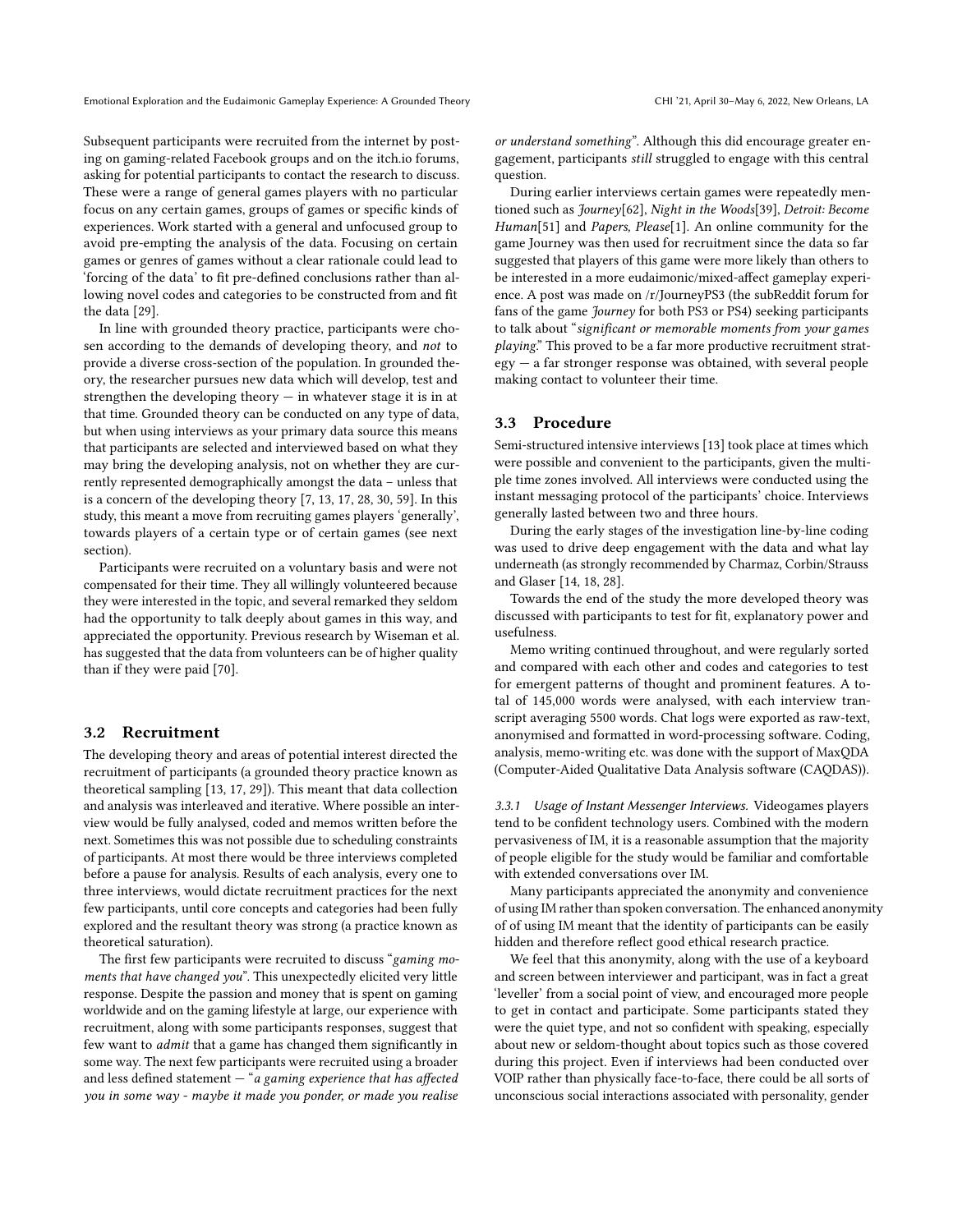roles, class, status, accent etc. that could adversely affect the conversation between the interviewer and participant. The use of IM allows most of these factors to fade into the background and be 'less present' in the conversation between interviewer and participant. Birks and Mills speak of taking steps to 'reduce power differentials' between researcher and participant [\[6,](#page-11-12) [7\]](#page-11-10), and the use of IM greatly assists with this. As a result of this several participants were able to share intimate experiences and stories connected to their game play during their interviews.

The use of IM has a few disadvantages. There is no body language to be observed, and so some observational data is lost. The rhythm and flow of the discussion can take a few moments to establish the interviewer must learn to wait and look for the typing progress indicator (often represented by blinking or bouncing dots just above the text entry area), so as to not interject, cut-off the participant's answer, and to allow them to answer as fully as possible. Interviews are generally longer than face-to-face interviews — people generally type slower than they can speak.

However, usage of IM meant there was increased participation internationally — especially from those whose first language isn't English. These participants may feel more comfortable with the extra thinking time afforded by writing/reading rather than speaking/listening. This gives IM an extra advantage even over the use of VOIP or video conferencing services, which would still have allowed participation outside of the interviewers immediate locality. This extra thinking time may not only be advantageous for those whose first language was not English. Despite the loss of body language, we felt that the use of written language and the slower, more ponderous pace of an IM conversation (as compared to a spoken conversation) made it easier for all participants to be reflective when questioned about their experiences. With IM there is less urgent pressure to perform and think of words in the moment, and these few extra seconds allow people time to think, reflect, and to express themselves more authentically and accurately.

In addition to the greater internatinoal participation, reduction of power differentials, and greater freedom of expression that anonymity brought, data was of equal if not higher quality than that derived from transcription of face-to-face interviews during previous research projects. Transcripts were shorter and denser with information due to fewer filler words, phrases and general speech dysfluency. The shorter length and denser information made managing and analysing source transcripts much easier. Of course, it also negated the need for manual transcription of the interview, since you can easily extract and reformat the chat logs from your interview ready for analysis.

# <span id="page-6-0"></span>3.4 Theoretical Saturation

The core concept of emotional exploration was constructed between the eighteenth and and nineteenth interview as a result of constant comparison of memos, categories and codes. Further participant sampling and interview questions were focused on testing this concept. In the context of GTM, 'testing a concept' means ensuring that all properties of the concept have been fully explored and realised, and presenting participants with the developing theory/concept to assess 'fit' and 'grab' (these are Glaser's terms — "Does it fit the data well?" and "Does it have strong explanatory power that's

easily understandable?". Charmaz uses the terms 'credibility' and 'resonance' to describe similar aspects). A good grounded theory should make sense to the people who work in the context from which it is derived — the participants themselves. They don't have to agree with it, but they should at least be able to understand it. [\[13,](#page-11-8) [29\]](#page-12-30).

The core concept was tested with later stage participants, and was found to have strong utility and explanatory power, as the following quotes illustrate.

> "Interviewer: Is it fair to say that you're exploring those difficult concepts emotionally? Which wouldn't be possible in a film/tv. . .

> P3: Yes, I think you explore things more emotionally in the game because of the actions you take - i.e. all the choices you make. It might be less emotional in a TV show where the actions/responsibility is taken out of your hands."

> > (P3 (second interview), on Soma)

"Interviewer: It sounds as though..maybe to explore a bit, emotionally? To explore a part of you that you do not usually get a chance to?

P20: This could be it. These emotionally extremes packed in a story which itself is still "plausible". Being extreme happy/sad is something I haven't got so many times in my daily/weekly routine.But being "a bit sad" (like a depression way) isn't a nice feeling as well. . . sometimes the feeling after the "sad part" ... makes me feel better/happier."

(P20, on emotional games such as Journey[\[62\]](#page-12-38), The Walking Dead[\[61\]](#page-12-43), Heavy Rain[\[50\]](#page-12-44) and Life is Strange [\[23\]](#page-12-45).)

At this point the theory was deemed to have reached theoretical saturation.

#### 4 RESULTS

Open coding of the first nine interviews resulted in over 600 initial codes. During these initial coding efforts, memos were written to record thoughts and insights as they occurred. In between interviews these codes and memos were sorted and compared in relation to each other with the assistance of whiteboarding/concept diagram-building functionality within MaxQDA and the ability to cross-reference between codes and memos in-program.

Codes and categories emerged around concepts such as exploring self, practice for future, understanding self, understanding the world, understanding others, needing to be understood and a drive for meaning. Codes that related to the mixed-affect emotional experience in games, which shared meaning with many other codes and which were prominent were raised and/or merged to produce categories. Codes that seldom occurred or which were not connected to the mixed-affect emotional experience in videogames were not investigated further.

After several iterations this process produced a set of focused codes (see Table 1 in Appendix [A\)](#page-14-0). These focused codes were used to code subsequent data — which also yielded more codes which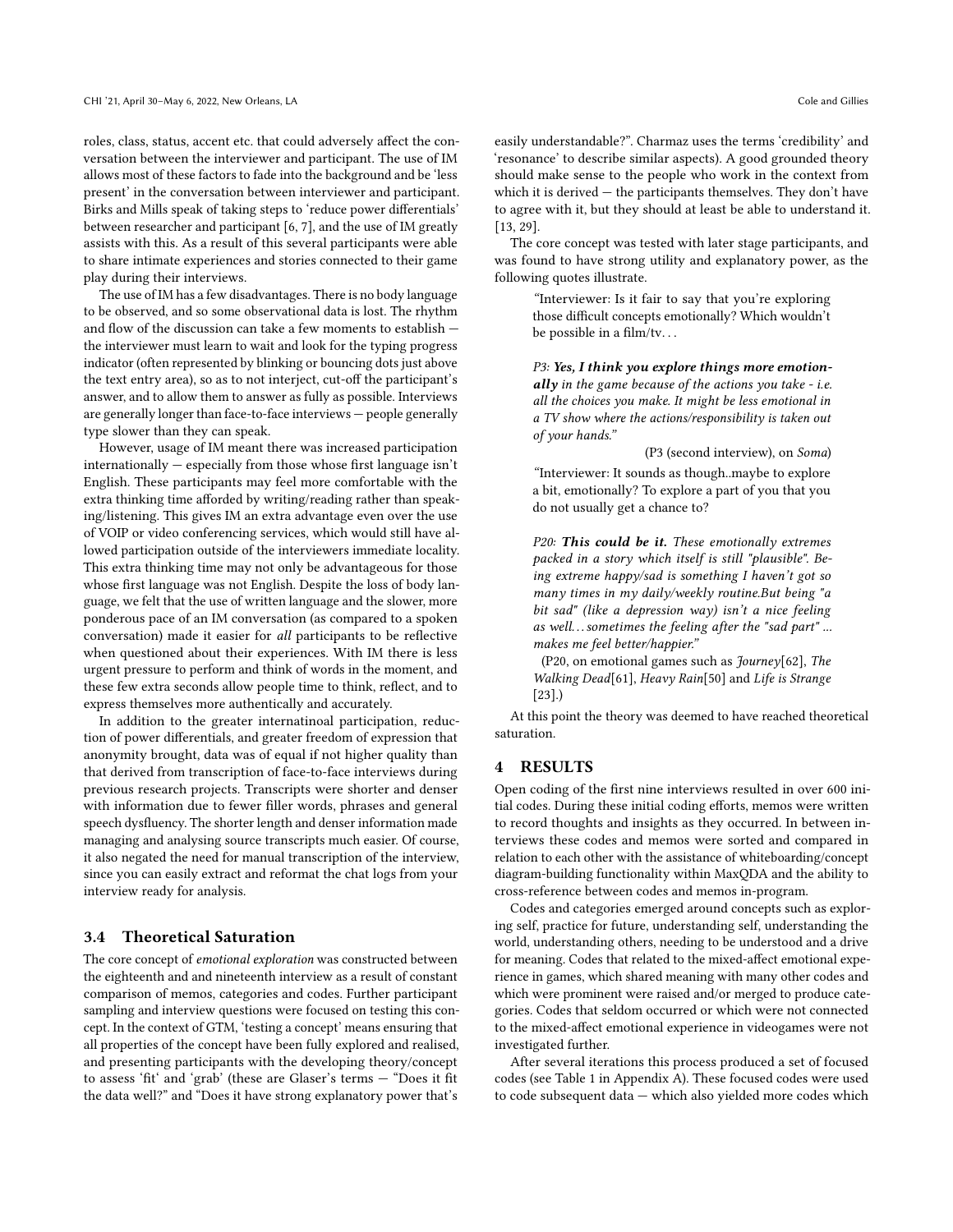were then compared and sorted in relation, where possible, to these focused codes. Further data collection, memo writing, comparison and analysis resulted in the construction of the core concept of emotional exploration. At this point memos and codes were resorted and analysed with respect to emotional exploration and its properties. The core concept was also tested with participants for 'fit' and 'grab' (see [3.4\)](#page-6-0).

Emotional exploration is when players, by exploring the emotional landscape of the game, are also exploring themselves, others and aspects of the real world through the situations presented (and sometimes resolved) in the game. This emotional landscape is a reflective space for self-expansive escapism, where players aim to grow and develop.

This is a eudaimonic experience — where 'appreciation' of life and meaning-seeking is realised, and self-development and reflection is encouraged afterwards. A prominent aspect of this is that players who value the mixed-affect experience feel they are satisfying a need to feel related not only to other people and the world around them, but also to themselves.

All quotes are verbatim from chat logs and have not been altered.

#### 4.1 Properties of Emotional Exploration

The core category of 'Emotional Exploration' has six properties, which are summarised and explored below:

- It requires expectations to be appropriately set.
- The emotional landscape needs some level of challenge to be understood or 'traversed' (as we would a 'mechanical' landscape).
- One of the key tools for this is ambiguity.
- Emotional exploration results in a mixed affect emotional experience.
- The data here suggests that this emotional experience is potentially more powerful than that experienced in other media due to the player's participation in the diegesis and a certain level of interactive vulnerability.
- Emotional Exploration satisfies a need for relatedness in the player.

4.1.1 Setting expectations. Participants needed preparation for emotional exploration in the same way they need to be prepared for (virtual) physical exploration. The player is far less likely to have a strong and/or mixed-affect experience if they have not been suitably prepared, in the same way that a player will not navigate an environmental obstacle if they haven't been taught how the avatar can move and the affordances of the environment (e.g. in Assassin's Creed [\[68\]](#page-12-46), the jump, run and climb mechanics and the handholds that are visibly present on buildings and walls to allow the player to plan and find a path to a destination).

" I think part of what made it so amazing were all the smaller, (easier?) moral choices that came before which seemed more clear cut. . . the game throws increasingly nuanced choices at you - and by the time you get to the one I described a moment ago, it totally stops you in your tracks and makes you retroactively consider all the choices you made so far... Were you right to take the actions you did earlier?"

(P3, on Soma[\[26\]](#page-12-47))

Participants felt it important that they were given chance to reflect and absorb what is going on in the game. This corroborates earlier research which found that functional and emotional challenge are often antagonistic to each other [\[15\]](#page-11-2).

> "Having time to process the narrative and ruminate over the meanings behind the decisions taken by the characters allows you to become more involved with the story."

> > (P7, on Everybody's Gone To the Rapture[\[64\]](#page-12-37))

4.1.2 Challenge. One component of emotional challenge [\[10,](#page-11-1) [15\]](#page-11-2) is the strong emotions that the player is encouraged to feel or is exposed to, either through the mechanics or through the narrative.

> "To me emotionally challenging games and content is important. To me that would be games that challenge you to feel strong emotions or deal with situations and experiences that are emotionally significant to us as human beings."

(P4, on the idea of emotional challenge in games)

.

Related but not the same is moral challenge (where the player is feeling conflicted over their in-game decisions, which produces challenging emotions in and of itself) and intellectual challenge (piecing together disparate elements of the narrative (from the environment or through exposition) to form a coherent story or account, encouraging extensive reflection and pondering of all the elements of the gameplay experience). Denisova has referred to this kind of challenge as 'decision-making challenge'[\[21\]](#page-12-3).

In moral challenge the player's main question is, "What's the right thing to do here?".

> "I think these are the challenges I most enjoy, the challenge comes not from gameplay but from morality. What choice feels right to you? The walking dead achieves this by putting you in situations similar to the classic "trolley problem" — two bad choices and the player must decide which one is least morally wrong" (P18 on the moral challenges in The Walking Dead)

In intellectual challenge, the main question is "What is going on?". This can often be as a result of piecing together disparate and disconnected pieces of information about a diegesis.

> "It stood out because of the sheer amount of thought that went into it. k7 lasted its whole runtime for me because the gameplay/story were so out-there. But were well thought through. It had a soul, which most games do not seem to have in my opinion" (P21 on the intellectual challenge of Killer 7)

None of these three challenges need to co-exist with another. These types of challenge are inter-related and overlap at many points, but are distinct from one another and can exist independently of one another. However, none of these challenges require dexterity, strategy or reflexes to be overcome, as in functional challenge [\[15\]](#page-11-2).

4.1.3 Ambiguity. The controlled use of ambiguity gives space for the player's mind and emotions to move and explore. Ambiguity allows for greater use of imagination, enhanced opportunity for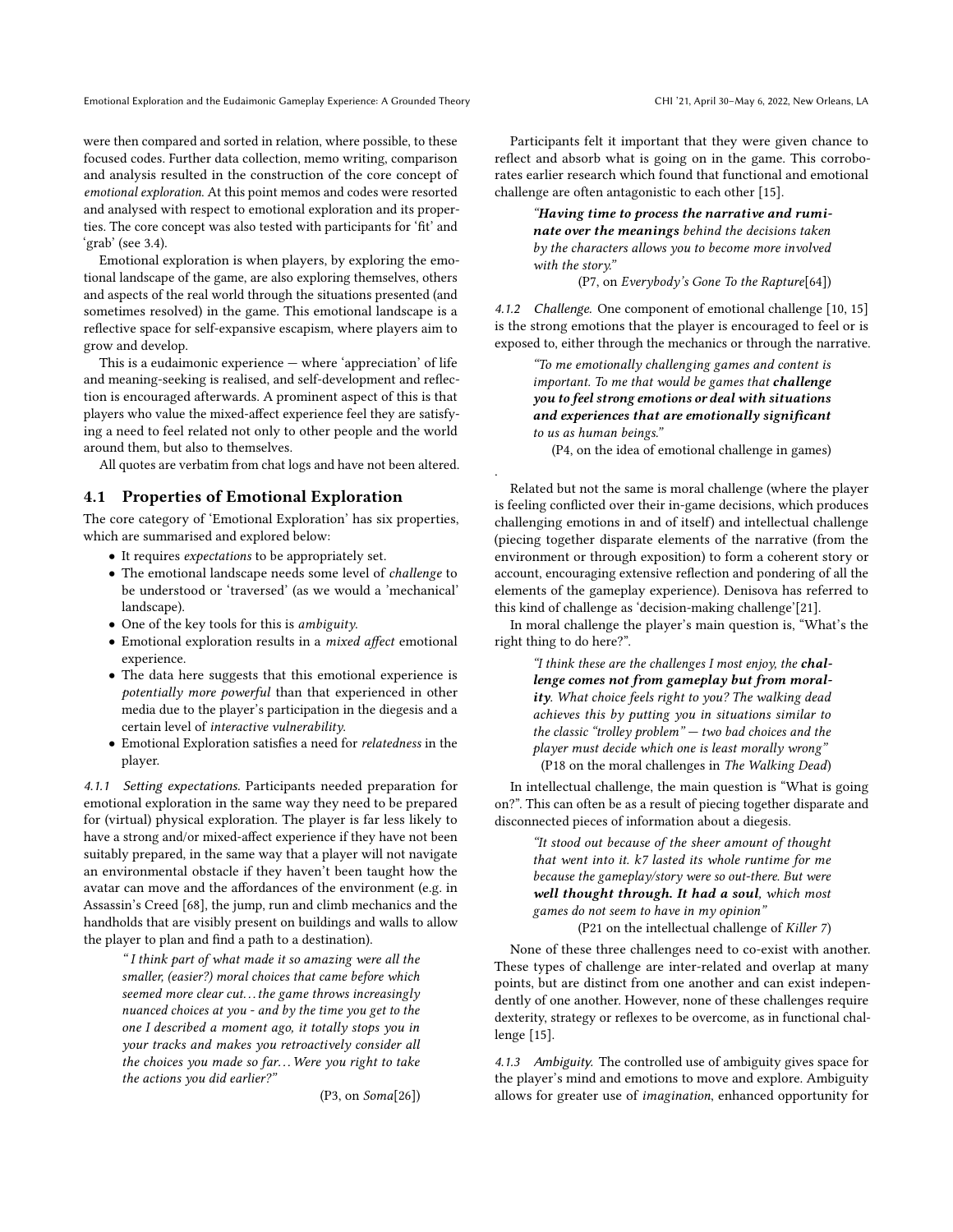reflection, and offers the player just enough material to build their own interpretation [\[25\]](#page-12-48). It is key in giving the player interpretive fictional agency [\[16\]](#page-12-14) to build their own personalised understanding of the game and their experience in it.

"so it's very, like a sort of emotional jigsaw puzzle. You like investigate these scenes, walk around looking and the room and picking things up and exploring, taking in what information you think matters... very cinematic and interpretive. . . and I loved that, I loved not being told anything and just... using what I had, and the tone they were setting and everything to just... experience it in a way i thought was meaningful and obviously that's like heavily directed, but it's all directions and no script."

(P14 on interpretation in Virginia)

4.1.4 Mixed Affect. The role of mixed affect emotional experiences in film, TV and literature is well-documented [\[2,](#page-11-4) [3,](#page-11-3) [11,](#page-11-13) [32,](#page-12-49) [33,](#page-12-5) [46,](#page-12-7) [49\]](#page-12-50). Participants described emotional experiences that were cathartic, involving negative affect, a contrast of positive and negative feelings and, in some cases, as revelatory.

"Yeah, entertainment or whatever you might call it. The other day I was playing Papers, Please. . .and, I do not know, if you could really say entertainment. It was a really nice experience. It was a really good experience I do not want to miss."

(P2, on the mixed-affect experience of Papers, Please)

Many participants sought out mixed-affect games in order to grow as a person and feel challenged in how they think, feel exist and relate to others and the world around them.

"Yeah, and I generally do not seek out bleak films, but with games, I sort of want it... maybe bleak is the wrong word, but I want games to be able to be more than just fun. Fun is great and I love fun games, but I want them to be more...I want games to exist that provide moments that you want to talk about."

(P15 on media preferences.)

". . .it's very human to want to reach out and see other human experiences, to want to test out all the weird little nooks and crannies of your emotional spectrum. . .I just have a desire to play in ways that make me feel a Bunch of Stuff. Sometimes you want to put your hand into the river, or look at the stars, or listen to a sad song over and over."

(P14 on seeking out diverse emotional experiences in games)

Players are seeking out gameplay experiences that they are aware are not easy to decipher or deal with emotionally. However, they regard this experience as ultimately gratifying — leading to selfimprovement, and in improvement in how they understand the world, themselves and others around them. This evokes Stenseng's notion of self-expansive escapism [\[58\]](#page-12-26) and Hartmann's concept of recreational media viewing [\[33\]](#page-12-5).

4.1.5 Interactive Vulnerability. As encountered during recruitment for this study, even amongst dedicated gamers and members of the development industry there is a reticence to acknowledge the strength and variety of emotions that can be elicited from a videogame. But it should not be surprising that videogames have the potential to be more emotionally engaging than other media such as film, TV and literature. Participants in this study made several references to how the ability to act within a game made it more emotionally engaging. This suggests the increased involvement of a participant, due to their choices in the diegesis of a game as compared to that of a viewer of a film or reader of literature, means that there is a certain kind of **'interactive vulnerability'**  $-$  that a strong emotional experience is *more likely* in videogames than in other media, and will feel more unique and personal to them.

> "Interviewer: So, what would you say your main reasons for playing games were?

To be moved? It's the same reasons I would watch a movie, see a play or read a particular novel but videogames have that added element of interactivity that makes me feel even more invested and therefore more vulnerable to the possibility of being moved by them." (P4, on why they play videogames.)

4.1.6 Relatedness. SDT states that three needs must be satisfied to have optimum psychological wellness — competence, autonomy and relatedness. Often studies have focused on the clear potential for videogames to realise competence and autonomy [\[56,](#page-12-21) [66\]](#page-12-19) and for relatedness — but in multiplayer games only (cf. single-player games) [\[56,](#page-12-21) [67\]](#page-12-23).

Similar to Tyack and Wyeth's work on relatedness [\[67\]](#page-12-23), our results also suggest that the gameplay experiences investigated here, even though they are played in single-player, do indeed give players a sense of connection with others directly, via the world around them, or through understanding themselves better and therefore feeling connected to others in a different way post-play. The data here shows that by engaging in emotional exploration and dealing with emotional challenge participants felt a stronger sense of connection with life, the world, and the people around them. They described being motivated to play games in order to derive meaning and find their place in the world (real or diegetic), and then bringing what they've experienced into their real world existence, as well as seeking to understand others and to understand the world around them.

> "Interviewer: So you gained perspective on life, you think?

> Maybe not on life as a whole, but on how I felt about people? For sure. Everything about how I connect with, understand, and feel about people in general has a little Journey influence in it now.... It taught me a lot about friendship. I hadn't had a super good experience with other people in general before Journey. "

> > (P23, on Journey)

"I guess I once again arrive at appreciating the good parts in life and enjoying them while you can. Because I replayed the game a few times always anticipating those moments. Also making the best of dire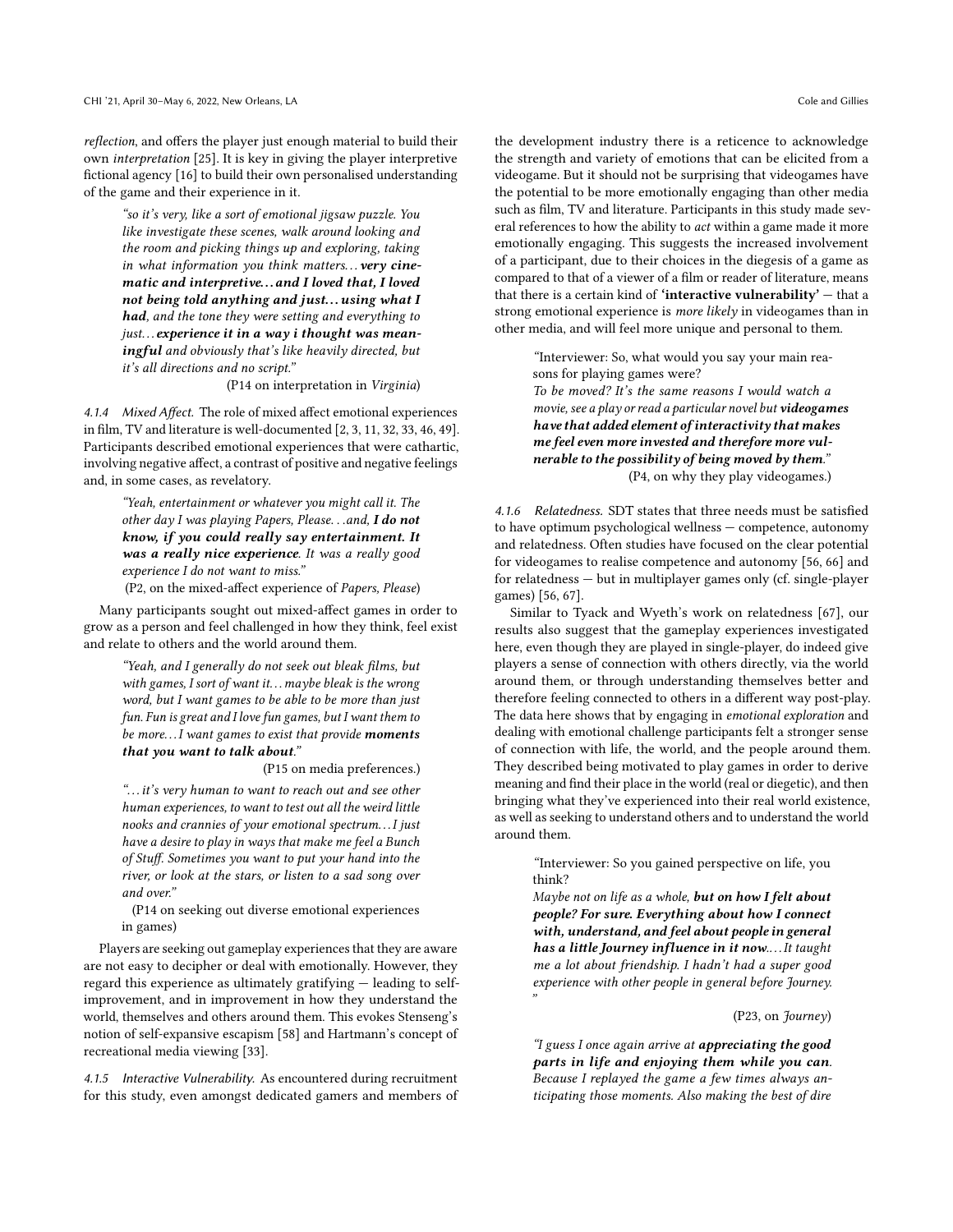times."

#### (P19, on The Last of Us)

Participants showed a strong interest in exploring and understanding themselves through gameplay. They displayed a need to be understood, and then set about exploring parts of their personality which either do not have an outlet in society or needed reaffirmation.

"It makes you think a lot about the "grey areas" of morality

Interviewer: What do you find interesting about those 'grey areas' of morality?

I suppose those are the questions we've been asking ourselves since the inception of psychology, when it comes to these grey areas nobody really knows the answer and it's interesting to think about what we might do if humanity was faced with such a situation as nuclear annihilation"

#### (P18 on Fallout 4[\[5\]](#page-11-14))

"Whether this game makes me confused or happy, it makes me know myself better. I would like to say that this game is a very self-examination promoting game. Of course, this may only be for me. I often observe my emotional response after experiencing some things. These observations let me understand myself, especially in this game"

#### (P24, on Journey)

"The game sort of centres around, among other things, having to come back to your parents after a sort of breakdown at college, and trying to find out who you are and how you fit into your old spaces... university was sort of terrible for me. I didn't drop out in the end, but I spent a lot of time thinking about the same sort of things, having the same sort of breakdown, and then I had to go home to A small town of  $m\gamma$  own, to  $m\gamma$ own weird family situation and changed friends and abandoned houses and stuff, and so a lot of it just felt very like being seen, in some ways, like "oh, yeah, that IS how that feels""

(P14, on Night in the Woods[\[39\]](#page-12-40))

Participants used games to engage with present issues in their lives and as a form of practice for future situations.

"So I think the purpose was simply to show Lee's "goodness" but to me he's a sort of role model, I think I would like to be the person who would make those sacrifices for someone who needs it." (P18, on The Walking Dead)

This ties in with the concept of 'mind' from Tyack and Wyeth's research as discussed earlier [\[67\]](#page-12-23), where players explore certain

facets of the person they could be, or would aspire to be.

#### 5 DISCUSSION

Research on how videogames elicit a eudaimonic and mixed-affect emotional response (as opposed to a more mainstream fun and hedonistic experience) from players has greatly increased in recent years. Yet the question remains as to why certain videogames are better at eliciting a mixed-affect response than others.

To try and answer this we interviewed 24 players to investigate their mixed-affect response during play. We were interested in what motivated them to seek out these experiences, how these emotions were experienced and in pinpointing game design strategies that encourage these kinds of eudaimonic experiences to occur. Grounded theory methodology was used to recruit participants, collect and analyse the interviews, and yielded a number of codes and categories which resulted in the construction of the core concept of 'emotional exploration'.

#### 5.1 Emotional Exploration

The idea of emotional exploration helps answer a number of questions. It helps explain:

- how to design for an emotionally challenging eudaimonic experience
- what is happening in this experience and how it is constituted
- why players would be interested in the mixed-affect emotional experience, as opposed to a more functional-challenge derived experience of 'fun' or enjoyment.

In terms of the 'how' there needs to be an emotional challenge, the expectations of the player must be set appropriately, and a major tool for designing a eudaimonic experience is the targeted and conscious use of ambiguity. Ambiguity is one method the game can use to mount an emotional challenge and for the player to be given tools to meet and overcome it. This echoes the findings of Denisova et al., where indie designers of emotionally-impactful games purposely design for mixed-affect but leave space for players to form their own interpretations and experiences [\[20\]](#page-12-17). Players must have their expectations appropriately configured for this to occur in exactly the same way a good game trains a player how to use its mechanics effectively and the extent of their mechanical agency.

During this emotional experience (the 'what') players feel a mixture of positive and negative affect which is evaluated as a positive experience overall [\[8\]](#page-11-0). Participants commented that the interactivity of the videogame medium — the ability to act and exert some level of choice in the diegesis, made them more vulnerable to this kind of mixed affect experience — which again aligns with Denisova et al.s findings that designers consider players active interaction with the game as an important factor in creating a deep connection with the game [\[20\]](#page-12-17). This mixed affect experience is one that leads to psychological growth[\[33\]](#page-12-5) through self-expansive escapism [\[58\]](#page-12-26), prompting a reflective mindset and satisfying a psychological need for relatedness not only to others and the world, but also to the self.

This kind of growth experience is something that an increasing number of players are interested in (the 'why'), over the more recreational, hedonistic experiences offered by many games. They have an opportunity to explore themselves and their relationship to the world and the people in it, in ways that may not be otherwise possible. In doing so, as well as fulfilling their needs for competence and autonomy, they are also fulfilling a need to relate to themselves better, and develop understanding of the world and people that are around them. Whilst there has been significant research into the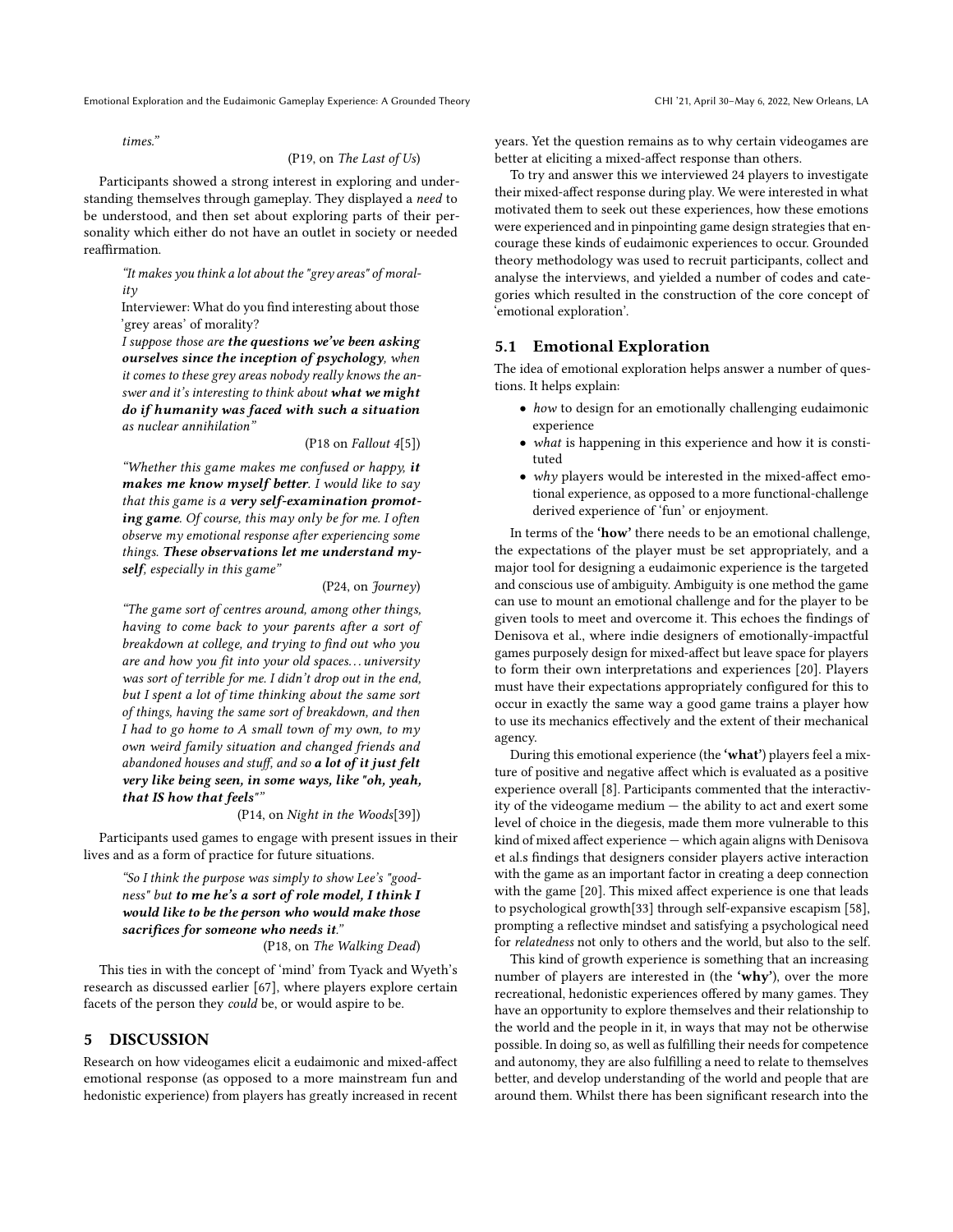satisfaction of competence and autonomy needs from videogame play, research into how relatedness is satisfied — particularly from playing single player games as opposed to multiplayer games, is relatively sparse. The concept of emotional exploration therefore makes a contribution towards our understanding of satisfying the need for relatedness from playing single player games.

Most games consist of a well-developed mechanical possibility space, but a relatively undeveloped emotional one. This does not mean that the former does not elicit an emotional experience — far from it. Most mainstream game releases (e.g. Call of Duty series[\[40\]](#page-12-34), Grand Theft Auto  $V[54]$  $V[54]$  are exciting, thoroughly engaging and exhilarating, and yet unlikely to yield a compelling mixed-affect or reflective emotional experience. Conversely, a game can have a very restrictive mechanical possibility space, and yet the emotional possibility space is large and heightens the chances of the player having a deep mixed-affect emotional experience (e.g. Dear Esther[\[63\]](#page-12-51), Journey[\[62\]](#page-12-38), Night in the Woods [\[39\]](#page-12-40) etc.).

The games in this second group are providing an 'emotional possibility space'. This is analogous to how we think of virtual environments and gameplay systems. Designers and developers provide a virtual environment and systems for players to traverse, experiment with and interrogate using decisions and mechanics — a 'mechanical possibility space'. If we wish players to engage in a strong mixed-affect emotional experience there should be a similar amount of freedom to explore, interrogate and emotionally interpret, building their own 'nexus of meaning' [\[25\]](#page-12-48) about the diegesis. The player requires Interpretive Fictional Agency [\[16\]](#page-12-14), rather than mechanical agency, to emotionally explore an emotional landscape that's been constructed by the developer (a point echoed by Denisova et al. [\[20\]](#page-12-17).

By way of analogy: Imagine a game that had no significant narrative or environmental features to engage the player — consisting solely of a long corridor to walk down, with nothing unexpected or hidden, providing no surprises, no opportunity for plan-making or improvisation by the player, and little choice to exert any agency of any kind. In many cases, in the lack of any other redeeming features, this hypothetical game would be considered boring and uninspiring to play, and players are unlikely to have an engaging experience. If we construct the emotional landscape of our games in the same way, there will be little depth and variety to be had in the emotional experience of games — there is a low degree of Interpretive Fictional Agency [\[16\]](#page-12-14).

Many of the most popular videogames are built in this manner. For many players this is not an issue, but it is an issue if we wish to see videogames continue to develop and diversify in the range of emotional experiences they offer players, and if we wish for broader demographics to discover the joy and value of digital games. Games that encourage emotional exploration engender a stronger sense of relatedness to self and the world, satisfying a core psychological need according to self-determination theory [\[55\]](#page-12-20). Videogames are often assessed for how they satisfy competency and autonomy within a hedonistic UX framework, but less often for how they satisfy relatedness within a eudaimonic framework. This research contributes to the discussion on how developers can diversify the design of games in order to reach a more diverse audience seeking more diverse experiences — which is not just an artistically 'worthy' goal, but a commercially beneficial one also.

There are, therefore, some potential suggestions to consider when designing for the mixed-affect emotional experience:

- Design for ambiguity. Note that ambiguity does not mean a lack of information, but the refers to the possibility for multiple interpretations [\[27\]](#page-12-52). Give the player space to create their own understanding[\[16,](#page-12-14) [20\]](#page-12-17), but don't give them so little as to have nothing to build on.
- Use emotional exploration as a conceptual tool to visualise the emotional experience as a landscape, similar to how you design an environment and mechanics to traverse and act on/in it.
- How is the player being emotionally challenged [\[10,](#page-11-1) [15,](#page-11-2) [21\]](#page-12-3)? What 'tools' are the players being given to explore this emotional landscape and overcome emotional challenge?
- Ensure that players' expectations are appropriately set for emotional exploration, in the same way you would for mechanical exploration.

#### 5.2 Eudaimonic Gameplay Experience

The responses from participants in this study strongly suggest that the mixed-affect experience of playing videogames is qualitatively different to that from consuming films, media or literature. The ability to act and move within, and on, the diegesis in games is a fundamentally different property not found in other mediums. Other recent research has suggested the same [\[19,](#page-12-15) [47\]](#page-12-2). We therefore propose that a new phenomenon be named and investigated — the eudaimonic gameplay experience.

Our results suggest that a developer who wishes to facilitate the eudaimonic gameplay experience needs to build an emotional landscape (with some form of emotional challenge and interpretive fictional agency) that encourages players to explore and learn more. One that gives them an anchor in that space and yet affords them freedom to move emotively, intellectually and cognitively, as opposed to a game where all aspects of the diegesis are explained, where there are no gaps, where there is no space for the player to involve themselves and 'join the dots' on their own, and where they have little chance to think and reflect on what is happening.

Emotional exploration is a pre-requisite for the Eudaimonic Gameplay Experience, and gives the player the opportunity to meet and overcome emotional challenge [\[10,](#page-11-1) [15\]](#page-11-2). The game provides an emotional landscape for the player to explore, and through overcoming emotional challenges the player learns more about themselves and/or their place in the world which is experienced as a mixed-affect emotional experience (also described as an emotionally moving [\[8\]](#page-11-0) or emotionally impactful [\[20\]](#page-12-17) experience). This can be experienced as self-expansive psychological growth [\[33,](#page-12-5) [58\]](#page-12-26), and so emotional exploration also helps explain why players would seek out a challenging eudaimonic experience.

Games are an effective vehicle for complex emotional experiences in ways that other non-interactive media cannot be  $-$  the player chooses what, when and how they move through the experience. The presence of interaction and varying degrees of agency means that 'emotional exploration' is an appropriate and powerful concept that merits further investigation, and the 'eudaimonic gameplay experience' is a phenomenon that deserves to be treated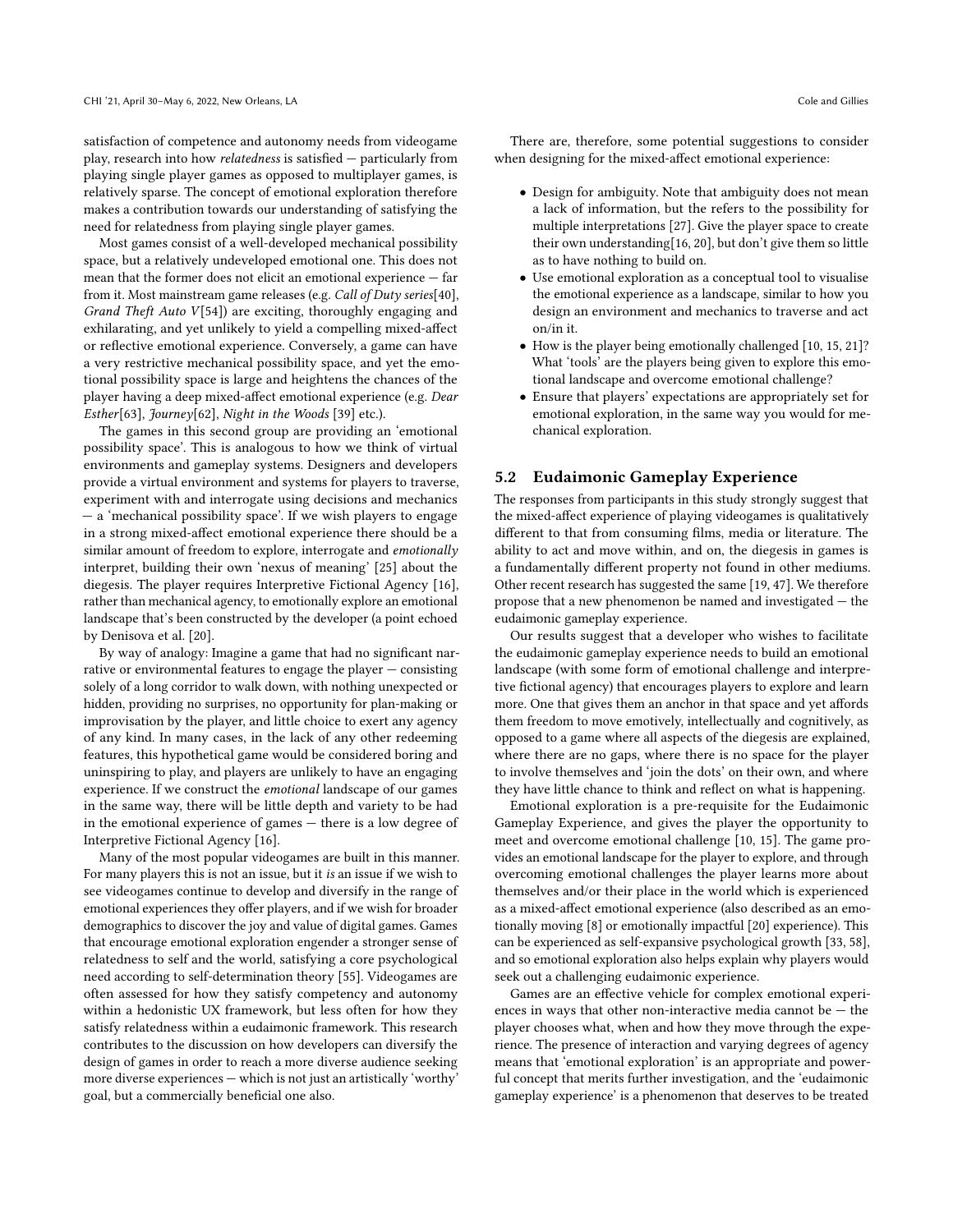as distinct from that of the eudaimonic entertainment experience of non-interactive media.

#### 5.3 Limitations and Future Work

This was a piece of qualitative research, and as such cannot be taken as an objective account of player experiences. This was an exploratory study of the eudaimonic gameplay experience of videogames. Grounded theory inherently involves the creativity and subjective interpretation of the researcher(s), to a greater or lesser extent, and so cannot be judged with the same lens used for quantitative research. A grounded theory must instead be judged on it's fit to the data, and it's 'grab' or apparent explanatory power, and at 26 interviews this is a good-sized grounded theory study. The last few participants were recruited from a forum related to the PS3/PS4 game Journey. There were other games that were frequently mentioned by earlier participants, and so it would be interesting to see if players of other frequently-cited games such as Night in the Woods or Papers, Please showed a similar interest and openness to emotional exploration and the eudaimonic gameplay experience.

Certain games were mentioned more than others during the course of this research, and some of them are mentioned more frequently in related works also. There is no comprehensive study of what features and characteristics these games share and differ in, and therefore no way of identifying which features or genres of game may be particularly adept at providing the mixed affect experience. Future work could look more closely at the formal features of games mentioned in this paper and related work, and contrast them with the formal features of games less associated with the mixed-affect emotional experience, to produce more concrete suggestions for designers and developers.

All interviews here were conducted by instant messenger. It is felt this is advantageous for many reasons, and that the quality of data was no worse than that which would have been obtained through in-person or video conferencing. Nevertheless, it would be interesting to analyse the data from in-person interviews against that obtained from instant messenger to see what, if any, differences in quality and content there were.

#### 6 CONCLUSION

Videogames can elicit deeply personal mixed-affect emotional experiences, yet the majority of Player Experience (PX) research still focuses on hedonistic rather than eudaimonic gameplay experiences. There is an increasing amount of work being done on the motivations and experiences of players who seek out mixedaffect experiences from videogames, but there are large gaps in our understanding of how the 'eudaimonic gameplay experience' is constituted and why players would seek out this kind of experience.

This grounded theory study involved 24 participants across 26 interviews who were interviewed about 'significant or memorable moments from your games playing'. From this analysis the notion of 'emotional exploration' emerged as the key concept which helped explain how emotional challenge is experienced, how it can be designed for, and why players would be interested in this kind of gameplay experience. 'Emotional Exploration' is a powerful idea which is of immediate utility to developers — who can use it to think of crafting an emotional landscape and possibility space in the

same way they craft one for mechanics, systems and the functional challenges of the game.

Six properties were proposed to describe emotional exploration (expectations, challenge, ambiguity, mixed-affect, interactive vulnerability, relatedness) which provides a lot of useful avenues for further analysis and investigation. In particular its relationship with self-determination theory and the idea that 'relatedness' concerns not just relationships with others around the player, but also how the player relates to themselves (self-relatedness).

This research has contributed novel concepts and vocabulary to aid the study of videogames within the field of HCI. The concept of 'emotional exploration' adds to the discussion around the nascent and evolving concept of the eudaimonic gameplay experience (EGE), and supports discussions and investigations into the deeper emotional and reflective experiences that videogames can give us, but which we are only just starting to research more closely.

#### ACKNOWLEDGMENTS

We would like to thank all the participants in this study for their freely-given time and insight — it was an honour to spend time talking with you. Additional thanks to Sarah Wiseman for reviewing and commenting on earlier drafts of this paper. This work was partially funded by EPSRC grant EP/L015846/1 (IGGI).

#### REFERENCES

- <span id="page-11-9"></span>[1] 3909 LLC. 2013. Papers, Please. Game [multi-format]. USA. Played November 2013.
- <span id="page-11-4"></span>[2] Anne Bartsch. 2012. Emotional gratification in entertainment experience: Why viewers of movies and television series find it rewarding to experience emotions. Media Psychology 15, 3 (2012), 267–302.
- <span id="page-11-3"></span>[3] Anne Bartsch and Tilo Hartmann. 2017. The role of cognitive and affective challenge in entertainment experience. Communication Research 44, 1 (2017), 29–53.
- <span id="page-11-5"></span>[4] Steve Benford, Chris Greenhalgh, Gabriella Giannachi, Brendan Walker, Joe Marshall, and Tom Rodden. 2012. Uncomfortable Interactions. In Proceedings of the SIGCHI Conference on Human Factors in Computing Systems (Austin, Texas, USA) (CHI '12). Association for Computing Machinery, New York, NY, USA, 2005–2014.<https://doi.org/10.1145/2207676.2208347>
- <span id="page-11-14"></span>[5] Bethesda Game Studios. 2015. Fallout 4. Game [multi-format]. Maryland, USA. Played March 2017.
- <span id="page-11-12"></span>[6] Melanie Birks, Karen Hoare, and Jane Mills. 2019. Grounded theory: the FAQs. International Journal of Qualitative Methods 18 (2019), 1609406919882535.
- <span id="page-11-10"></span>[7] Melanie Birks and Jane Mills. 2015. Grounded theory: A practical guide. Sage, Melbourne, Australia.
- <span id="page-11-0"></span>Julia Ayumi Bopp, Elisa D. Mekler, and Klaus Opwis. 2016. Negative Emotion, Positive Experience? Emotionally Moving Moments in Digital Games. In Proceedings of the 2016 CHI Conference on Human Factors in Computing Systems (San Jose, California, USA) (CHI '16). Association for Computing Machinery, New York, NY, USA, 2996–3006.<https://doi.org/10.1145/2858036.2858227>
- <span id="page-11-6"></span>[9] Julia Ayumi Bopp, Livia J. Müller, Lena Fanya Aeschbach, Klaus Opwis, and Elisa D. Mekler. 2019. Exploring Emotional Attachment to Game Characters. In Proceedings of the Annual Symposium on Computer-Human Interaction in Play (Barcelona, Spain) (CHI PLAY '19). Association for Computing Machinery, New York, NY, USA, 313–324.<https://doi.org/10.1145/3311350.3347169>
- <span id="page-11-1"></span>[10] Julia Ayumi Bopp, Klaus Opwis, and Elisa D. Mekler. 2018. "An Odd Kind of Pleasure": Differentiating Emotional Challenge in Digital Games. Association for Computing Machinery, New York, NY, USA, 1–12. [https://doi.org/10.1145/](https://doi.org/10.1145/3173574.3173615) [3173574.3173615](https://doi.org/10.1145/3173574.3173615)
- <span id="page-11-13"></span>[11] David Bordwell. 1979. The art cinema as a mode of film practice. Film Criticism 4, 1 (1979), 56–64.
- <span id="page-11-7"></span>[12] Pierre Bourdieu. 1977. Outline of a Theory of Practice. Vol. 16. Cambridge University Press, Cambridge, UK.
- <span id="page-11-8"></span>[13] Kathy Charmaz. 2014. Constructing grounded theory. Sage, London, UK.
- <span id="page-11-11"></span>[14] Kathy Charmaz. 2014. Constructing grounded theory. sage, London, UK, Chapter 5, 121.
- <span id="page-11-2"></span>[15] Tom Cole, Paul Cairns, and Marco Gillies. 2015. Emotional and Functional Challenge in Core and Avant-Garde Games. In Proceedings of the 2015 Annual Symposium on Computer-Human Interaction in Play (London, United Kingdom)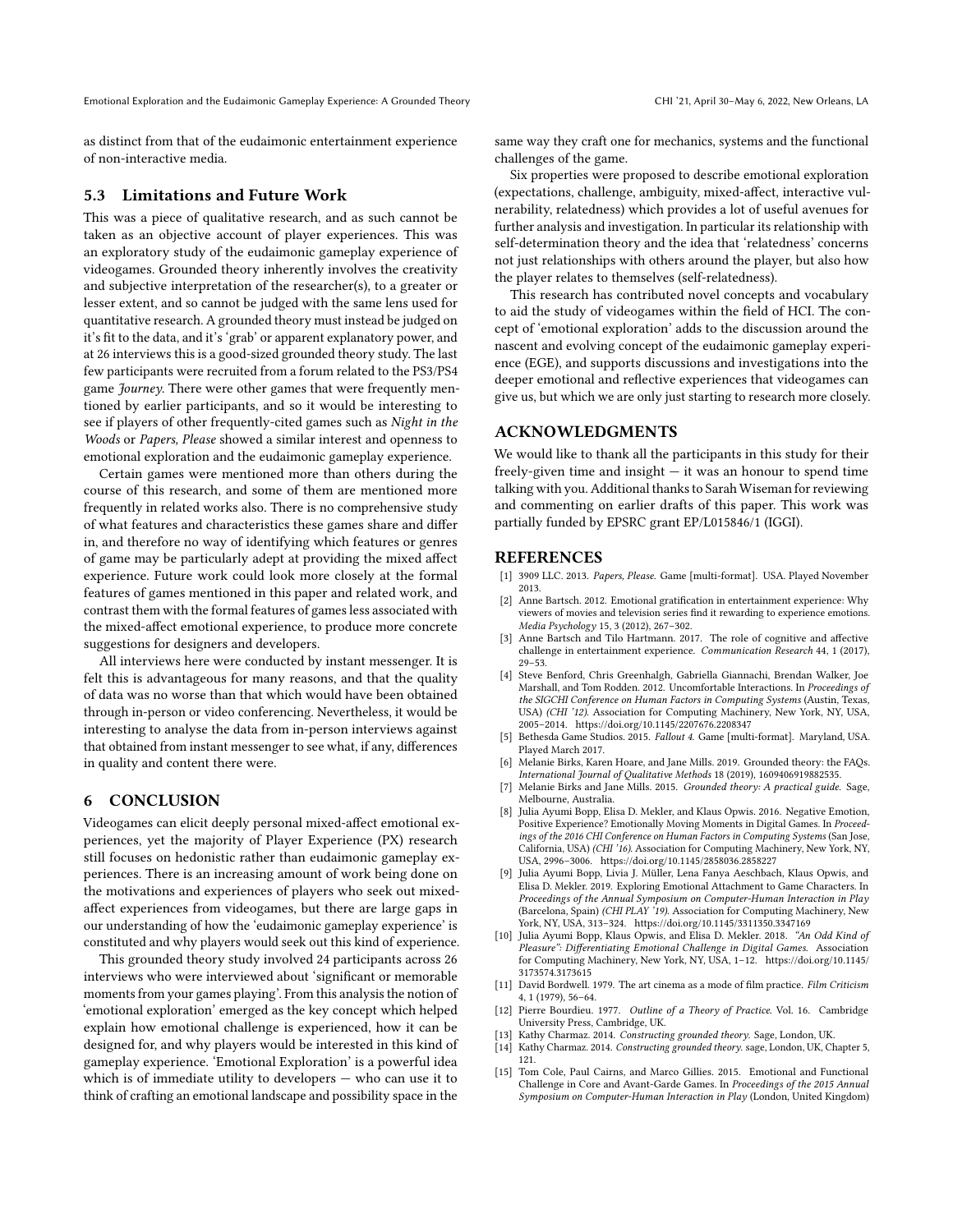(CHI PLAY '15). Association for Computing Machinery, New York, NY, USA, 121–126.<https://doi.org/10.1145/2793107.2793147>

- <span id="page-12-14"></span>[16] Tom Cole and Marco Gillies. 2021. Thinking and doing: Challenge, agency, and the eudaimonic experience in video games. Games and Culture 16, 2 (2021), 187–207.
- <span id="page-12-31"></span>[17] Juliet Corbin and Anselm Strauss. 2008. Basics of qualitative research: techniques and procedures for developing grounded theory (third ed.). Sage Publications Inc, Newbury Park, USA.
- <span id="page-12-42"></span>[18] Juliet Corbin and Anselm Strauss. 2008. Basics of qualitative research: techniques and procedures for developing grounded theory (third ed.). Sage Publications Inc, Newbury Park, USA, Chapter 3, 58.
- <span id="page-12-15"></span>[19] Rowan Daneels, Nicholas D Bowman, Daniel Possler, and Elisa D Mekler. 2021. The 'eudaimonic experience': A scoping review of the concept in digital games research. Media and Communication 9, 2 (2021), 178–190.
- <span id="page-12-17"></span>[20] Alena Denisova, Julia Ayumi Bopp, Thuy Duong Nguyen, and Elisa D. Mekler. 2021. "Whatever the Emotional Experience, It's Up to Them": Insights from Designers of Emotionally Impactful Games. In Proceedings of the 2021 CHI Conference on Human Factors in Computing Systems. Association for Computing Machinery, New York, NY, USA, Article 120, 9 pages.<https://doi.org/10.1145/3411764.3445286>
- <span id="page-12-3"></span>[21] Alena Denisova, Paul Cairns, Christian Guckelsberger, and David Zendle. 2020. Measuring perceived challenge in digital games: development & validation of the challenge originating from recent gameplay interaction scale (CORGIS). International Journal of Human-Computer Studies 137 (2020), 102383.
- <span id="page-12-12"></span>[22] Alena Denisova, Christian Guckelsberger, and David Zendle. 2017. Challenge in Digital Games: Towards Developing a Measurement Tool. In Proceedings of the 2017 CHI Conference Extended Abstracts on Human Factors in Computing Systems (Denver, Colorado, USA) (CHI EA '17). Association for Computing Machinery, New York, NY, USA, 2511–2519.<https://doi.org/10.1145/3027063.3053209>
- <span id="page-12-45"></span>[23] DontNod. 2015. Life is Strange. Game [multi]. Paris, France. Played October 2017.
- <span id="page-12-35"></span>[24] Epic Games and Microsoft. 2011. Gears of War 3. Game [XBox360]. Cary, USA. Played December 2011.
- <span id="page-12-48"></span>[25] Russell Epstein, 2004. Consciousness, art, and the brain: lessons from Marcel Proust. Consciousness and cognition 13, 2 (2004), 213–240.
- <span id="page-12-47"></span>[26] Frictional Games. 2015. SOMA. Game [multi]. Malmo, Sweden.
- <span id="page-12-52"></span>[27] William W. Gaver, Jacob Beaver, and Steve Benford. 2003. Ambiguity as a Resource for Design. In Proceedings of the SIGCHI Conference on Human Factors in Computing Systems (Ft. Lauderdale, Florida, USA) (CHI '03). Association for Computing Machinery, New York, NY, USA, 233–240.<https://doi.org/10.1145/642611.642653>
- <span id="page-12-29"></span>[28] Barney G. Glaser. 1978. Theoretical sensitivity: advances in the methodology of grounded theory. Sociology Pr, Mill Valley, CA, USA.
- <span id="page-12-30"></span>[29] Barney G. Glaser. 1992. Basics of grounded theory analysis: emergence vs forcing. Sociology Press, Mill Valley, CA, USA.
- <span id="page-12-39"></span>[30] Barney G. Glaser and Anselm Strauss. 1967. The discovery of grounded theory: strategies for qualitative research. Chicago: Aldine, Chicago, USA.
- <span id="page-12-33"></span>[31] Barney G. Glaser and Anselm L. Strauss. 1965. Discovery of substantive theory: a basic strategy underlying qualitative research. American Behavioral Scientist 8, 6 (1965), 5–12.
- <span id="page-12-49"></span>[32] Torben Kragh Grodal. 1999. Emotions, cognitions and narrative patterns in film. In Passionate Views, Film, Cognition and Emotion, Carl Plantinga and Greg M. Smith (Eds.). The John Hopkins University Press, Baltimore, Maryland, USA.
- <span id="page-12-5"></span>[33] T. Hartmann. 2013. Media entertainment as a result of recreation and psychological growth. In The International Encyclopedia of Media Studies, E Scharrer and A Valdivia (Eds.). Blackwell Publishing, London, UK.
- <span id="page-12-27"></span>[34] E. Tory Higgins. 1997. Beyond pleasure and pain. American psychologist 52, 12 (1997), 1280.
- <span id="page-12-28"></span>[35] E. Tory Higgins. 1998. Promotion and prevention: regulatory focus as a motivational principle. Advances in experimental social psychology 30 (1998), 1–46.
- <span id="page-12-25"></span>[36] Donald Horton and R. Richard Wohl. 1956. Mass communication and para-social interaction: observations on intimacy at a distance. Psychiatry 19, 3 (1956), 215–229.
- <span id="page-12-13"></span>[37] Ioanna Iacovides and Anna L. Cox. 2015. Moving Beyond Fun: Evaluating Serious Experience in Digital Games. In Proceedings of the 33rd Annual ACM Conference on Human Factors in Computing Systems (Seoul, Republic of Korea) (CHI '15). Association for Computing Machinery, New York, NY, USA, 2245–2254. [https:](https://doi.org/10.1145/2702123.2702204) [//doi.org/10.1145/2702123.2702204](https://doi.org/10.1145/2702123.2702204)
- <span id="page-12-22"></span>[38] Ioanna Iacovides and Elisa D. Mekler. 2019. The Role of Gaming During Difficult Life Experiences. Association for Computing Machinery, New York, NY, USA, 1–12.<https://doi.org/10.1145/3290605.3300453>
- <span id="page-12-40"></span>[39] Infinite Fall. 2017. Night in the Woods. Game [multi]. USA and Canada.
- <span id="page-12-34"></span>[40] Sledgehammer Games Infinity Ward, Treyarch. 2003-date. Call of Duty series. Game [multi-format]. USA.
- <span id="page-12-18"></span>[41] Petri Lankoski. 2012. Computer games and emotions. In The Philosophy of Computer Games. Springer, Heidelburg, Germany, 39–55.
- <span id="page-12-8"></span>[42] Elisa D. Mekler, Julia Ayumi Bopp, Alexandre N. Tuch, and Klaus Opwis. 2014. A Systematic Review of Quantitative Studies on the Enjoyment of Digital Entertainment Games. In Proceedings of the SIGCHI Conference on Human Factors in Computing Systems (Toronto, Ontario, Canada) (CHI '14). Association for Computing Machinery, New York, NY, USA, 927–936.<https://doi.org/10.1145/2556288.2557078>
- <span id="page-12-0"></span>[43] Elisa D. Mekler and Kasper Hornbæk. 2016. Momentary Pleasure or Lasting Meaning? Distinguishing Eudaimonic and Hedonic User Experiences. In Proceedings of the 2016 CHI Conference on Human Factors in Computing Systems (San Jose, California, USA) (CHI '16). Association for Computing Machinery, New York, NY, USA, 4509–4520.<https://doi.org/10.1145/2858036.2858225>
- <span id="page-12-1"></span>[44] Elisa D. Mekler, Stefan Rank, Sharon T. Steinemann, Max V. Birk, and Ioanna Iacovides. 2016. Designing for Emotional Complexity in Games: The Interplay of Positive and Negative Affect. In Proceedings of the 2016 Annual Symposium on Computer-Human Interaction in Play Companion Extended Abstracts (Austin, Texas, USA) (CHI PLAY Companion '16). Association for Computing Machinery, New York, NY, USA, 367–371.<https://doi.org/10.1145/2968120.2968126>
- <span id="page-12-10"></span>[45] Mary Beth Oliver. 1993. Exploring the paradox of the enjoyment of sad films. Human Communication Research 19, 3 (1993), 315–342.
- <span id="page-12-7"></span>[46] Mary Beth Oliver and Anne Bartsch. 2010. Appreciation as audience response: exploring entertainment gratifications beyond hedonism. Human Communication Research 36, 1 (2010), 53–81.
- <span id="page-12-2"></span>[47] Mary Beth Oliver, Nicholas David Bowman, Julia K. Woolley, Ryan Rogers, Brett I. Sherrick, and Mun-Young Chung. 2016. Video games as meaningful entertainment experiences. Psychology of Popular Media Culture 5, 4 (2016), 390.
- <span id="page-12-4"></span>[48] Xiaolan Peng, Jin Huang, Alena Denisova, Hui Chen, Feng Tian, and Hongan Wang. 2020. A Palette of Deepened Emotions: Exploring Emotional Challenge in Virtual Reality Games. In Proceedings of the 2020 CHI Conference on Human Factors in Computing Systems (Honolulu, HI, USA) (CHI '20). Association for Computing Machinery, New York, NY, USA, 1–13.<https://doi.org/10.1145/3313831.3376221>
- <span id="page-12-50"></span>[49] Carl R. Plantinga and Greg M. Smith. 1999. Passionate views: film, cognition, and emotion. Johns Hopkins University Press, Baltimore, Maryland, USA.
- <span id="page-12-44"></span>[50] Quantic Dream. 2010. Heavy Rain. Game [PS3]. Paris, France. Played December 2010.
- <span id="page-12-41"></span><span id="page-12-6"></span>[51] Quantic Dream. 2018. Detroit: Become Human. Game [PS4 and PC]. Paris, France. [52] Arthur A Raney, Mary Beth Oliver, and Anne Bartsch. 2020. Eudaimonia as media effect. In Media effects: Advances in theory and research, Arthur A Raney, Mary Beth Oliver, and Jennings Bryant (Eds.). Routledge, New York, USA, Chapter 17, 258–274.
- <span id="page-12-24"></span>[53] Scott Rigby and Richard Ryan. 2007. The player experience of need satisfaction (PENS) model.
- <span id="page-12-36"></span><span id="page-12-20"></span>[54] Rockstar North. 2013. Grand Theft Auto V. Game [multi]. Edingburgh, Scotland. [55] Richard M. Ryan and Edward L. Deci. 2000. Self-determination theory and the
- facilitation of intrinsic motivation, social development, and well-being. American psychologist 55, 1 (2000), 68. [56] Richard M. Ryan, C. Scott Rigby, and Andrew Przybylski. 2006. The motivational
- <span id="page-12-21"></span>pull of video games: a self-determination theory approach. Motivation and emotion 30, 4 (2006), 344–360.
- <span id="page-12-11"></span>[57] Holger Schramm and Werner Wirth. 2010. Exploring the paradox of sad-film enjoyment: the role of multiple appraisals and meta-appraisals. Poetics 38, 3 (2010), 319–335.
- <span id="page-12-26"></span>[58] Frode Stenseng, Jostein Rise, and Pål Kraft. 2012. Activity engagement as escape from self: the role of self-suppression and self-expansion. Leisure Sciences 34, 1 (2012), 19–38.
- <span id="page-12-32"></span>[59] Anselm Leonard Strauss and Juliet M. Corbin. 1990. Basics of qualitative research. Vol. 15. Sage Newbury Park, CA, Newbury Park, USA.
- <span id="page-12-16"></span>[60] Ed S. Tan. 2013. Emotion and the structure of narrative film: film as an emotion machine. Routledge, New York, USA.
- <span id="page-12-43"></span>Telltale Games. 2012. The Walking Dead. Game [multi-format]. Telltale Games, San Rafael, USA. Played June 2013.
- <span id="page-12-38"></span>[62] thatgamecompany. 2012. Journey. Game [PS3, PS4]. Los Angeles, USA. Played September 2013.
- <span id="page-12-51"></span>[63] The Chinese Room. 2012. Dear Esther. Game [multi-format]. Brighton, UK. Played April 2012.
- <span id="page-12-37"></span>[64] The Chinese Room and SCE Santa Monica. 2015. Everybody's Gone to the Rapture. Game [multi-format]. Brighton, UK. Played March 2016.
- <span id="page-12-9"></span>[65] J. A. K. Thomson, H. Tredennick, and J. Barnes. 2004. Aristotle: the Nicomachean ethics. Penguin Books, New York, USA.
- <span id="page-12-19"></span>[66] April Tyack and Elisa D. Mekler. 2020. Self-Determination Theory in HCI Games Research: Current Uses and Open Questions. In Proceedings of the 2020 CHI Conference on Human Factors in Computing Systems (Honolulu, HI, USA) (CHI '20). Association for Computing Machinery, New York, NY, USA, 1–22. [https:](https://doi.org/10.1145/3313831.3376723) [//doi.org/10.1145/3313831.3376723](https://doi.org/10.1145/3313831.3376723)
- <span id="page-12-23"></span>[67] April Tyack and Peta Wyeth. 2017. Exploring Relatedness in Single-Player Video Game Play. In Proceedings of the 29th Australian Conference on Computer-Human Interaction (Brisbane, Queensland, Australia) (OZCHI '17). Association for Computing Machinery, New York, NY, USA, 422–427. [https://doi.org/10.](https://doi.org/10.1145/3152771.3156149) [1145/3152771.3156149](https://doi.org/10.1145/3152771.3156149)
- <span id="page-12-46"></span>[68] Ubisoft. 2007 onwards. Assassins Creed series. Game [multi]. Montreal, Canada.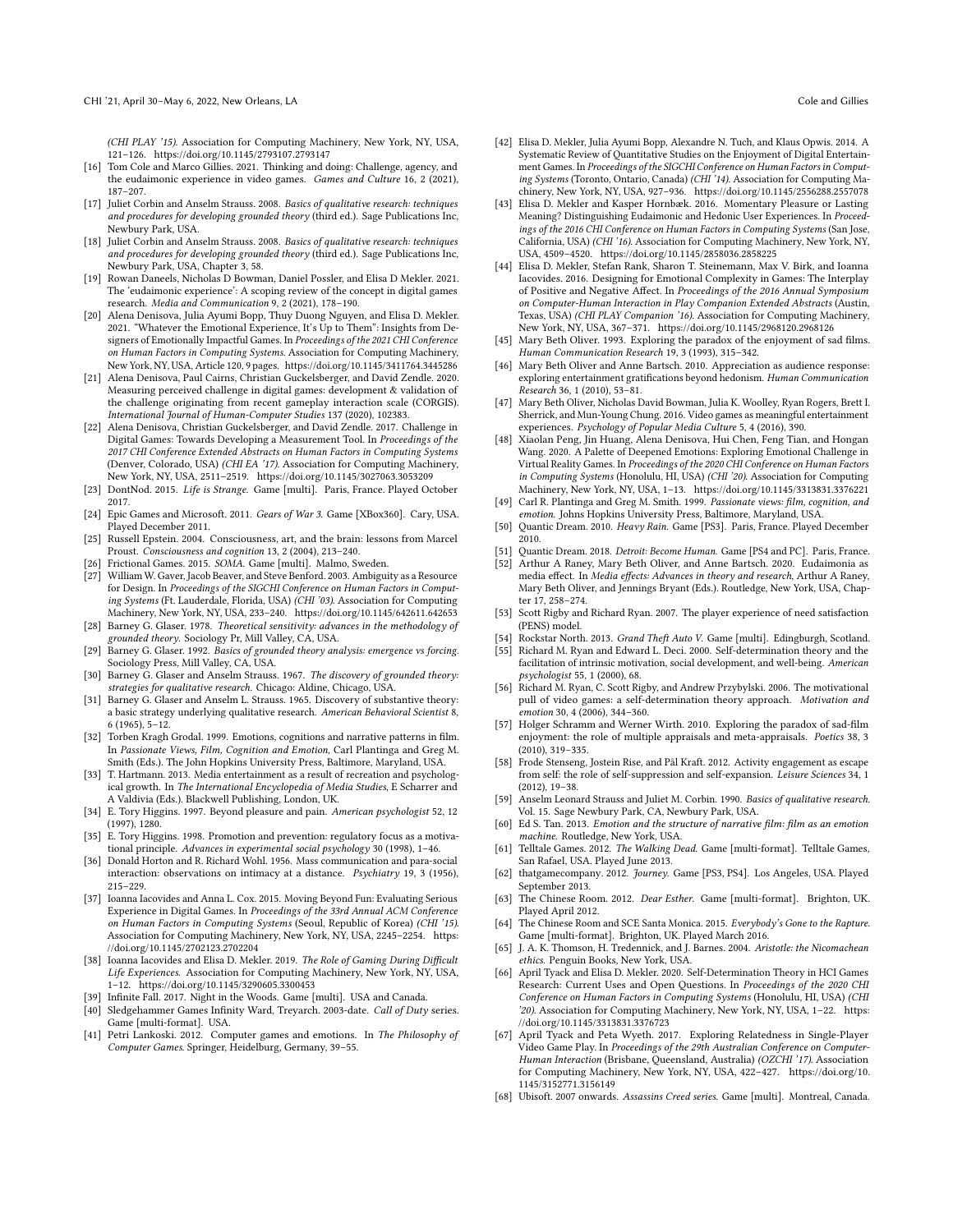- <span id="page-13-0"></span>[69] Werner Wirth, Matthias Hofer, and Holger Schramm. 2012. Beyond pleasure: exploring the eudaimonic entertainment experience. Human Communication Research 38, 4 (2012), 406–428.
- <span id="page-13-1"></span>[70] Sarah Wiseman, Anna L. Cox, Sandy J. J. Gould, and Duncan P. Brumby. 2017.<br>Exploring the effects of non-monetary reimbursement for participants in HCI<br>research. *Human Computation* 4, 1 (Apr. 2017), 1–24. https://doi. [hc.v4i1.1](https://doi.org/10.15346/hc.v4i1.1)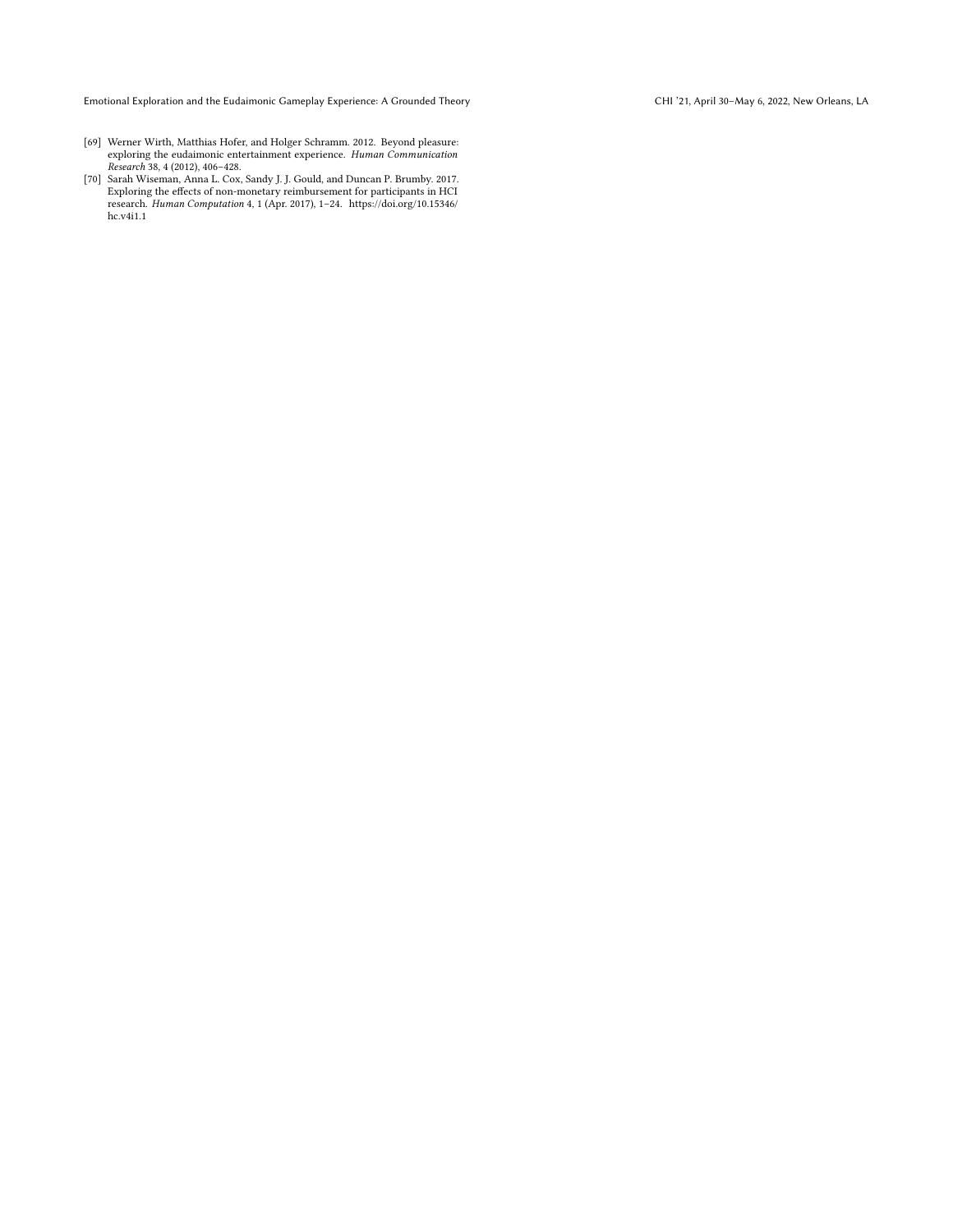# <span id="page-14-0"></span>A APPENDIX

#### Table 1: Focused codes

| <b>Core Concept</b>          | Category               | Subcategory               | Sub-sub-category     | No. of Codes   |
|------------------------------|------------------------|---------------------------|----------------------|----------------|
| <b>Emotional Exploration</b> | Features               | Requirements              |                      | 7              |
|                              |                        | Writing                   |                      | 8              |
|                              |                        | Characteristics           |                      | 8              |
|                              | <b>Emotional Power</b> | Story                     |                      | 6              |
|                              |                        | Interactive Vulnerability | Personal             | 9              |
|                              |                        |                           | Unique               | 9              |
|                              |                        |                           | Stronger             | 7              |
|                              | Challenge              | Moral                     |                      | 5              |
|                              |                        | Emotional                 |                      | 6              |
|                              |                        | Intellectual              |                      | 9              |
|                              |                        | Mastery                   |                      | 6              |
|                              | Ambiguity              | Interpretation            |                      | 15             |
|                              |                        | Reflection                |                      | 3              |
|                              |                        | Imagination               |                      | $\overline{c}$ |
|                              | Mixed Affect           | Catharsis                 |                      | 6              |
|                              |                        | Revelation                |                      | 6              |
|                              |                        | Negative affect           |                      | 11             |
|                              |                        | Rollercoaster of feelings |                      | 7              |
|                              | Relatedness            | Communicating with others |                      | 16             |
|                              |                        | Understanding others      |                      | 11             |
|                              |                        | Needing to be understood  |                      | 6              |
|                              |                        | Understanding world       |                      | 10             |
|                              |                        | Drive for meaning         |                      | 6              |
|                              |                        | Explore self              |                      | 7              |
|                              |                        |                           | Understanding self   | 8              |
|                              |                        |                           | Safe space           | 10             |
|                              |                        |                           | Embodiment as other  | 4              |
|                              |                        |                           | learning about self  | 15             |
|                              |                        |                           | practice for future  | 9              |
|                              |                        |                           | dealing with present | 6              |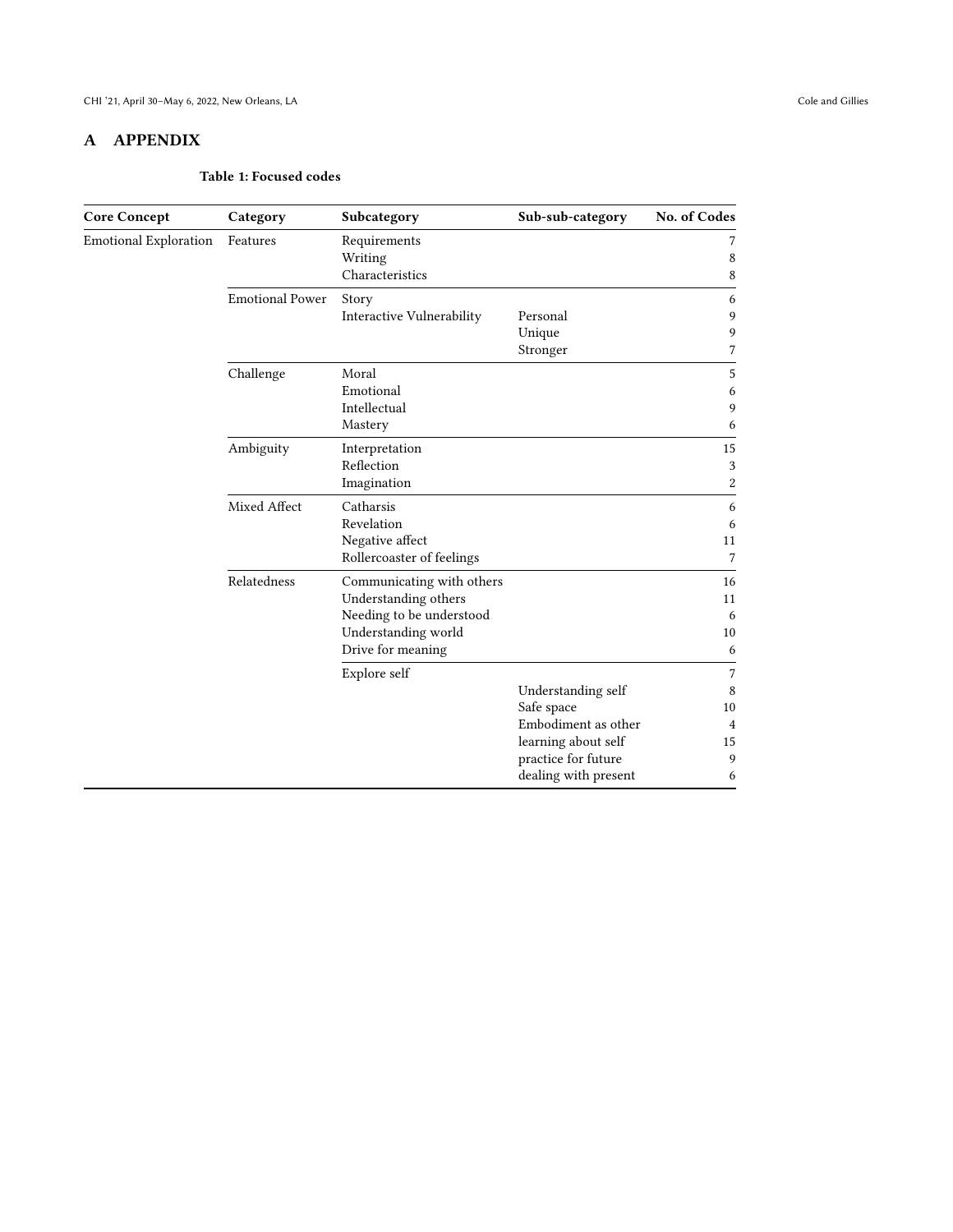# <span id="page-15-0"></span>B GAME DETAILS

## B.1 Assassins Creed series — Ubisoft

An open world game series played in third person. Players play a series of characters that are part of a resistance to illuminati attempting to take ultimate control of the world. Gameplay revolves around environmental exploration using acrobatics, combat, and stealth.

# B.2 Call of Duty series — Sledgehammer Games, Infinity Ward, Treyarch

A series of first person shooters. Each installment is based around a particular theatre of war from modern history, the present or the near future. Move move through a linear plot inspired by military tropes.

# B.3 Dear Esther — The Chinese Room

A first-person exploration game where the player explores a deserted Hebridean island by just walking. Along the way they hear audio excerpts of a man reading letters to his deceased wife and observe details in the landscape that give hints of narrative and events connected to the island.

# B.4 Detroit: Become Human — Quantic Dream

A third-person cinematic narrative adventure game where players play a series of characters in the narrative. The plot focuses on three androids in futuristic imagining of Detroit, USA, and the issues that face them as they attempt to live alongside humans. During the gameplay players are asked to make periodic decisions that have some effect on the flow of conversations and narrative.

# B.5 Everybody's Gone To The Rapture — The Chinese Room and Sony Computer Entertainment Santa Monica

A first-person exploration game where the player explores a deserted bucolic English Village where the inhabitants have mysteriously disappeared. Player actions are limited to walking and limited interaction with a small number of objects and floating lights that are encountered.

# B.6 Fallout 4 — Bethesda Game Studios

A first-person open world role-playing game with strong elements of shooting and combat. Set in a dysutopian future that is a mix of steam-punk, advanced technology and 1950s culture, players engage in a series of quests and side quests to explore the game world and progress the central narrative.

# B.7 Gears of War 3 — Epic

A third-person shooter set in a dysutopian future where humanoid aliens have pushed humanity close to the edge of extinction. Gameplay revolves around cover-based shooting and brutal combat and players advance through a linear narrative.

# B.8 Grand Theft Auto V — Rockstar North

An open world game that can be played in third or first person. Follows the intertwining stories of three criminals in a satirical fictional recreation of Los Angeles and surrounding countryside. Activites and gameplay is varied, but tends to revolve around criminal activity, where the world is navigated on foot or using a variety of vehicles (particularly cars). Players engage in a number of main quests to advance the narrative or side quests as they explore the world of the game.

# B.9 Heavy Rain — Quantic Dream

A third-person cinematic narrative adventure game where players play a series of characters in the narrative. The plot focuses on a man hunting down a murderer, whilst also trying to come to terms with the loss of their son - whose death they feel responsible for, and the breakdown of their marraige. During gameplay players are asked to make periodic decisions that have some effect on the flow of conversations and narrative.

# B.10 Journey — thatgamecompany

A third person adventure game. Players guide a character through a mysterious desert filled with ruins en route to the top of a mountain in the distance. Along the way, players may team up with one other player for sections of the journey, and communicate using only movement and simple 'chirps'.

# B.11 Life is Strange — DontNod

A cinematic narrative adventure game where players play a teenage girl with the power to rewind time. The narrative focuses on coming of age issues and friendships, and the player is presented with several chances to alter the flow of conversation and the narrative throughout the game.

# B.12 Night in the Woods — Infinite Fall

A narrative focused exploration game, played from a side-on 2D viewpoint. Set in a run-down rural American town inhabited by anthropomorphic animals, the narrative relates the main character's dropping out of college and returning to their hometown to try and work out their next steps. It focuses on the main character's relationship with themselves, their family, and their friends.

# B.13 Papers Please — 3909 LLC

A 2D indie game made by Lucas Pope. Players play the role of a border control guard in a dysutopian fictional recreation of Soviet-Era Eastern Europe called Arstotzka. The main mechanics of the game are reviewing documents presented by non-player characters and deciding whether they are accepted into the country or not, by matching their documents to an ever changing set of criteria. Decisions are complicated by a set of stories and plots underlying the seemingly straight forward puzzle mechanics of matching.

# B.14 Soma — Frictional Games

A first-person survival horror game, with a strong focus on narrative and stealth. Story revolves around questions of true identity, existence, and the ethical limits and uses of technology and AI.